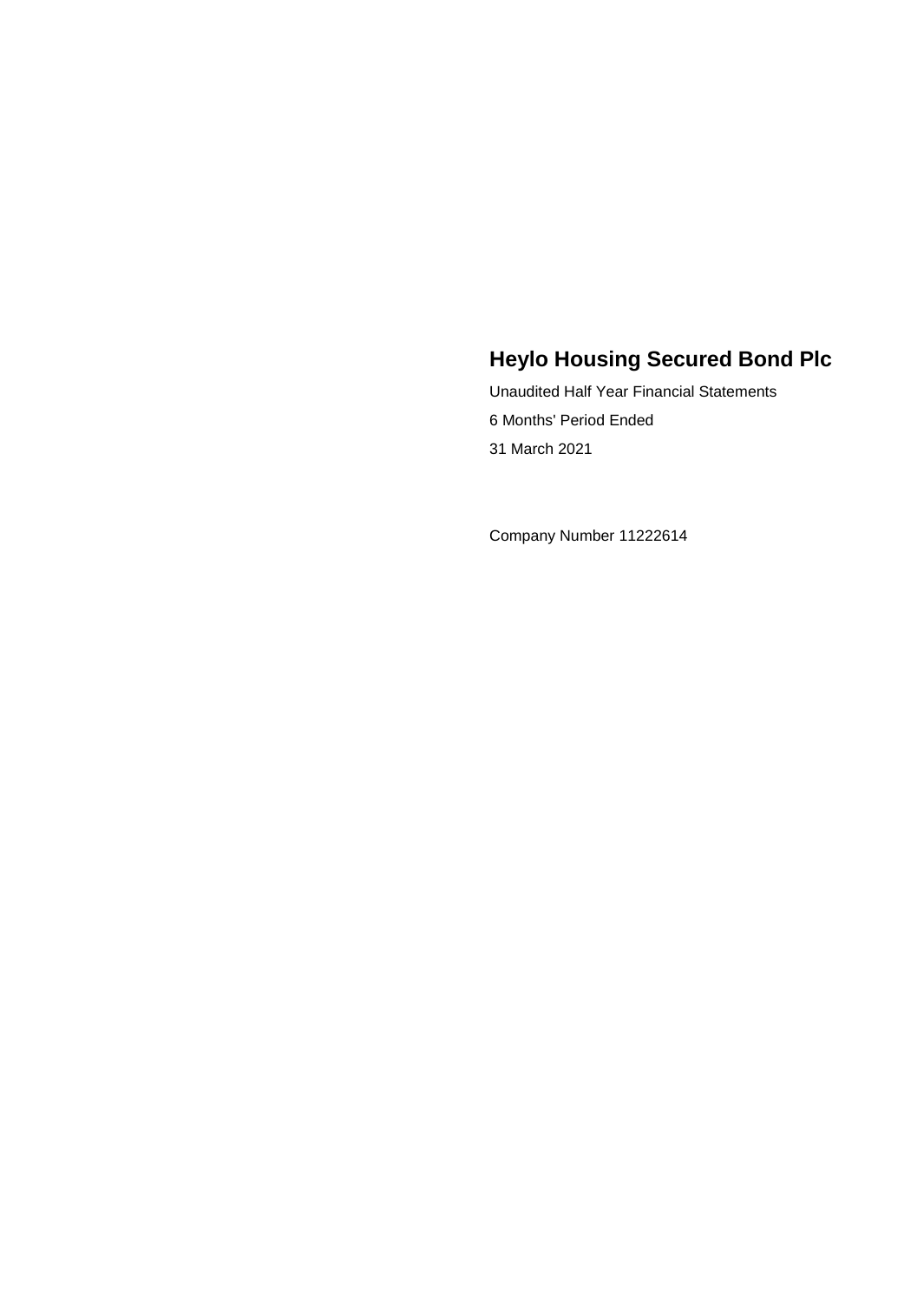**Company Information**

| <b>Directors</b>         | J P Conway<br>A W Géczy<br>G P C Mackay                           |
|--------------------------|-------------------------------------------------------------------|
| <b>Company secretary</b> | <b>Gravitas Company Secretarial Services Limited</b>              |
| <b>Registered number</b> | 11222614                                                          |
| <b>Registered office</b> | 5th Floor One New Change<br>London<br>United Kingdom<br>EC4M 9AF  |
| <b>Bankers</b>           | <b>HSBC UK</b><br>69 Pall Mall<br>London<br>SW1Y 5EY              |
| <b>Solicitors</b>        | <b>Pinsent Masons LLP</b><br>30 Crown Place<br>London<br>EC2A 4ES |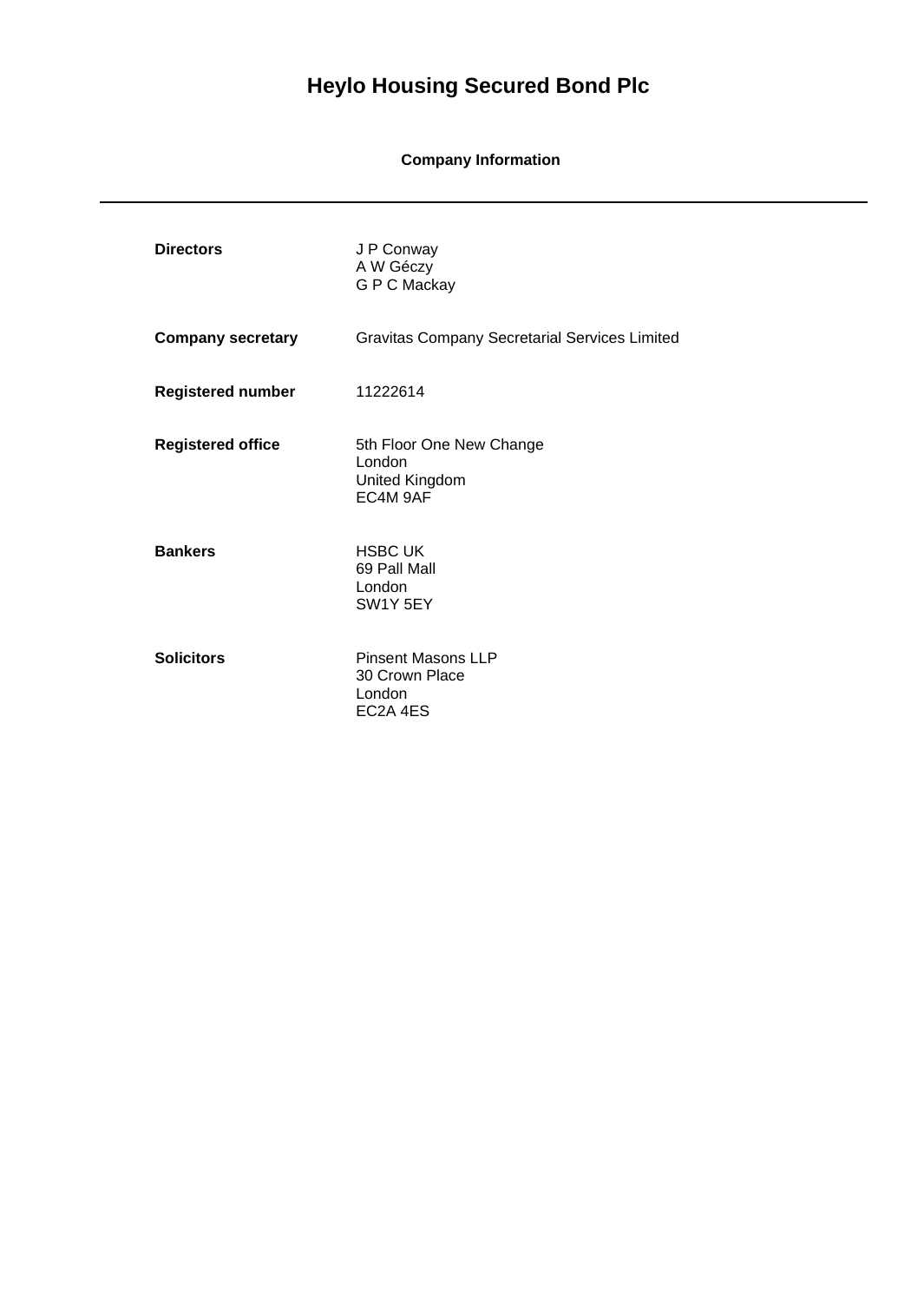# **Contents**

|                                          | Page      |
|------------------------------------------|-----------|
| <b>Strategic Report</b>                  | $1 - 3$   |
| <b>Directors' Report</b>                 | $4 - 5$   |
| <b>Statement of Comprehensive Income</b> | 6         |
| <b>Statement of Financial Position</b>   | 7         |
| <b>Statement of Changes in Equity</b>    | 8         |
| <b>Statement of Cash Flows</b>           | 9         |
| <b>Notes to the Financial Statements</b> | $10 - 20$ |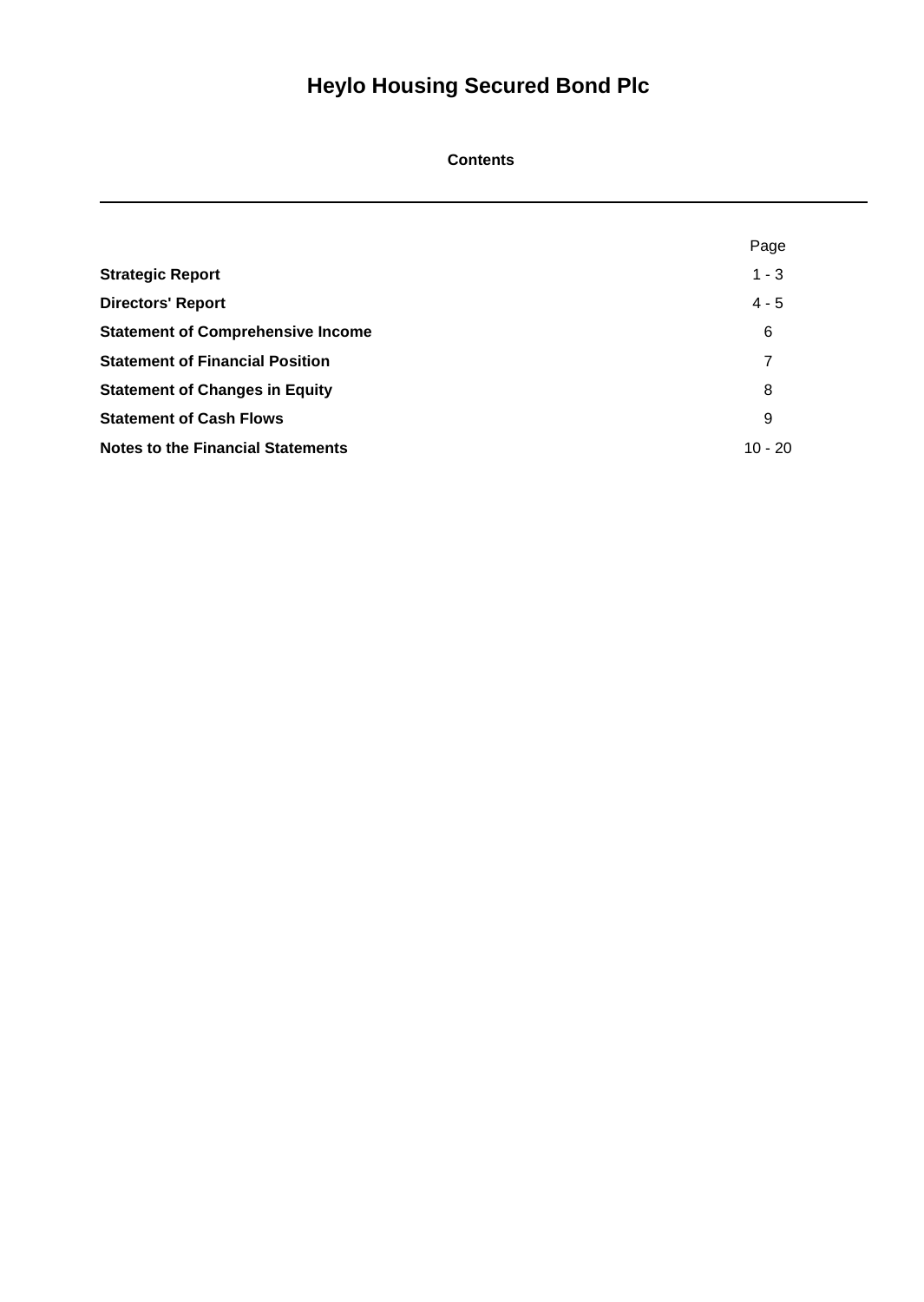# **Strategic Report For the Half Year Ended 31 March 2021**

# **Introduction**

The Directors present their Strategic Report of Heylo Housing Secured Bond Plc ("the Company" or "HHSB") for the unaudited half year ended 31 March 2021.

#### **Business review**

The Company is wholly owned by Heylo Housing Group Limited ("The Group"), the ultimate parent company of the Heylo Group companies.

The parent oversees the activities of each Heylo Group company. HHSB is a property investment company that acquires residential properties that it leases to Heylo Housing Registered Provider Limited ("HHRP"), a fellow subsidiary, which in turn on leases those properties on a part buy – part rent basis to the Heylo Group's customers.

HHSB was established in 2018 and was awarded Investment Partner status by Homes England to participate in the Shared Ownership and Affordable Homes Programme 2016-2021 ("SOAHP"). As at 31 March 2021, the company has 105 properties, of which 7 via the Your Home product and 98 new build properties from housebuilders, with associated grant received of £2.6m.

HHRP, is a registered provider of social housing with the Regulator of Social Housing (registration number 4668).

#### **Principal risks and uncertainties**

The management of the business and the nature of the Company's strategy are subject to a number of risks. The directors have set out below the principal risks facing the business.

The directors are of the opinion that the risk management processes adopted, which involve review, monitoring, and where possible, the mitigation of the risks identified below, are appropriate to the business.

(a) Credit risk

Credit risk refers to the risk that a counterparty will default on its contractual obligations resulting in financial loss to the Company. The rental income from the property portfolio is due from many individual occupiers through HHRP. The Company reviews the creditworthiness of potential tenants prior to entering into contractual arrangements. Every occupier is assessed for affordability in accordance with the guidance from Homes England before entering into a lease.

Provision is made in full where recovery of financial assets is, in the opinion of the directors, significantly uncertain.

#### (b) Interest rate cash flow risk

Interest rate cash flow risk is the risk that the future cash flows of the Company's financial instruments will fluctuate because of changes in market interest rates. The Company has no direct exposure to interest rates as all amounts owed to external bondholders are linked to inflation rather than interest rates. The Company's rental income streams are linked to inflation and so should move proportionate to the payments due under the Company's financial instruments. In addition, and as further mitigation, rental income would not be impacted by a fall in the Retail Price Index (RPI). The Company further manages this risk by monitoring cash flow projections on a regular basis to ensure that funds or appropriate facilities are available to be drawn upon as necessary.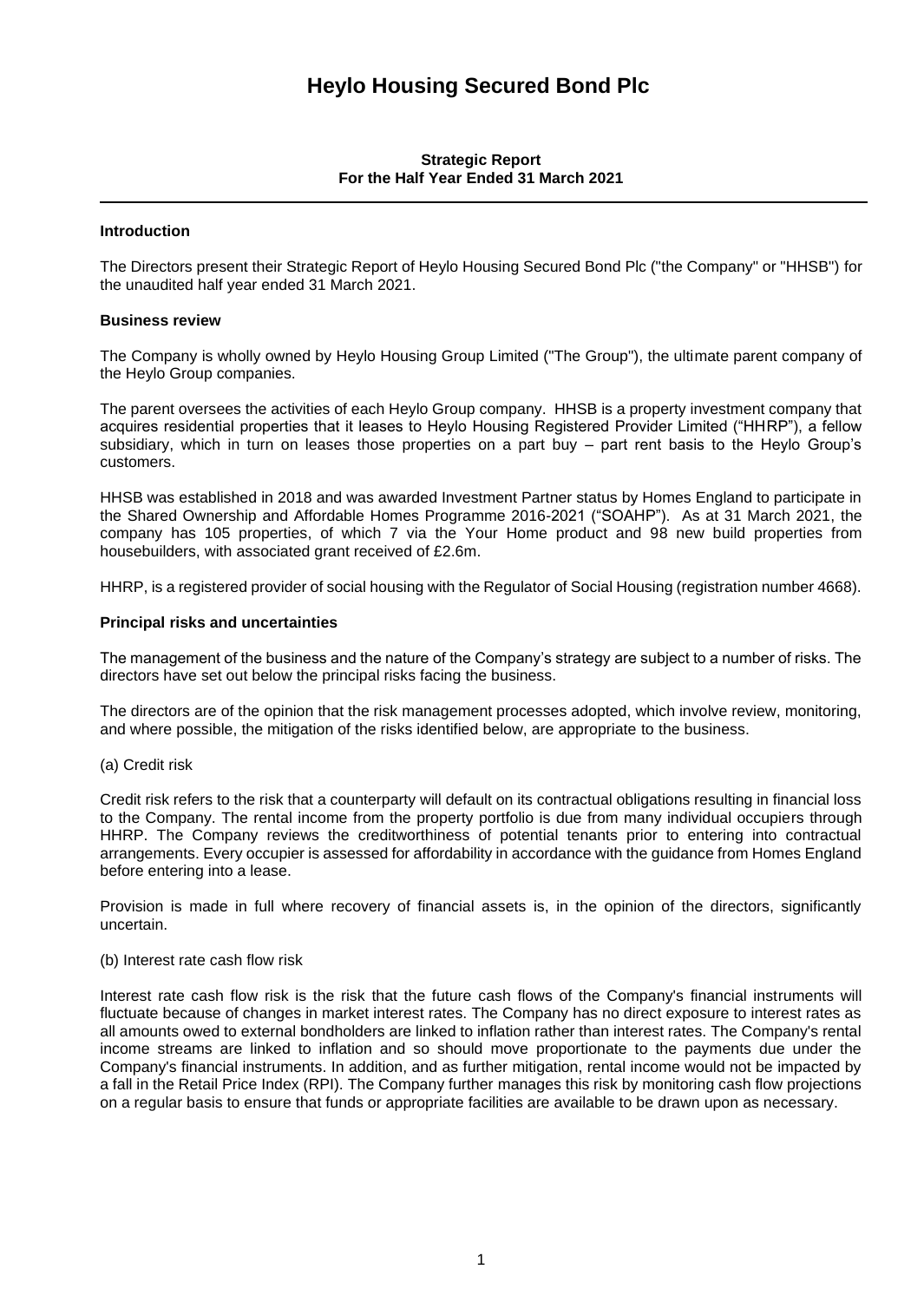**Strategic Report (continued) For the Half Year Ended 31 March 2021**

# **Principal risks and uncertainties (continued)**

(c) Capital risk management

The Company manages share capital, consisting of ordinary shares as capital. The Company's objectives when managing capital are to safeguard the Company's ability to continue as a going concern. The capital structure will continue to be determined by ongoing funding requirements.

# (d) Liquidity risk

Liquidity risk is the risk that the Company will encounter difficulty in meeting obligations associated with financial liabilities. The Company has issued bonds and pays both interest and principal payments to its bondholders. The Company has granted security over its property portfolio in support of these bonds. The Company's borrowings are repayable on the relevant maturity of the bonds and accordingly the Company manages any refinance risk at maturity. A significant reduction in the value of the property portfolio or in the rental collection could impact on the Company's financial covenants. The Company aims to mitigate liquidity risk by operating with headroom to these covenants, by adhering to strict affordability criteria and through regular monitoring of its cash flow forecasts.

# (e) Covid-19

The pandemic has presented a risk to the health and safety of our customers, employees and house builders. The Company has prioritised the health and safety and ensured working practices have been updated and aligned with the latest guidance from the Government and Public Health Authorities. Despite the economic uncertainty and challenges of Covid-19, the Company believes that its liquidity position, its business model, diversified portfolio and its focus on risk mitigation combined with operational cash and funding reserves, offer a significant degree of protection to the business.

# **S172 statement: Directors duty to promote the success of the Company**

### *Engagement with key stakeholders*

### *Suppliers*

The Company depends on the capability and performance of their suppliers, contractors, and other partners such as small businesses to help deliver the services needed to facilitate daily operations and to provide a professional service to our customers. The Company is focused on working with reputable suppliers that adopt the highest governances and employment practices in their organisations. The Company recognises the importance of complying with contractual terms and conditions in relation to payment terms and paying suppliers on time.

#### *Customers* **Communications**

Heylo communicates with customers in the following ways:

- Direct staff contact via email, direct dial and a customer call centre to manage routine enquiries ranging from sales through to post sale lease and property enquiries.
- Welcome and induction materials for new customers.
- Website FAQs and info email addresses to route more complex enquiries to relevantly skilled team members.
- Customer feedback and satisfaction via an annual surveys of all residents, Trust Pilot and a complaints and compensation policy overseen by the Regulator of Social Housing Ombudsman Service.
- Attendance at and support of estate based resident groups.
- Interventions to help customers manage or improve services from third party suppliers such as house builders and estate managing agents.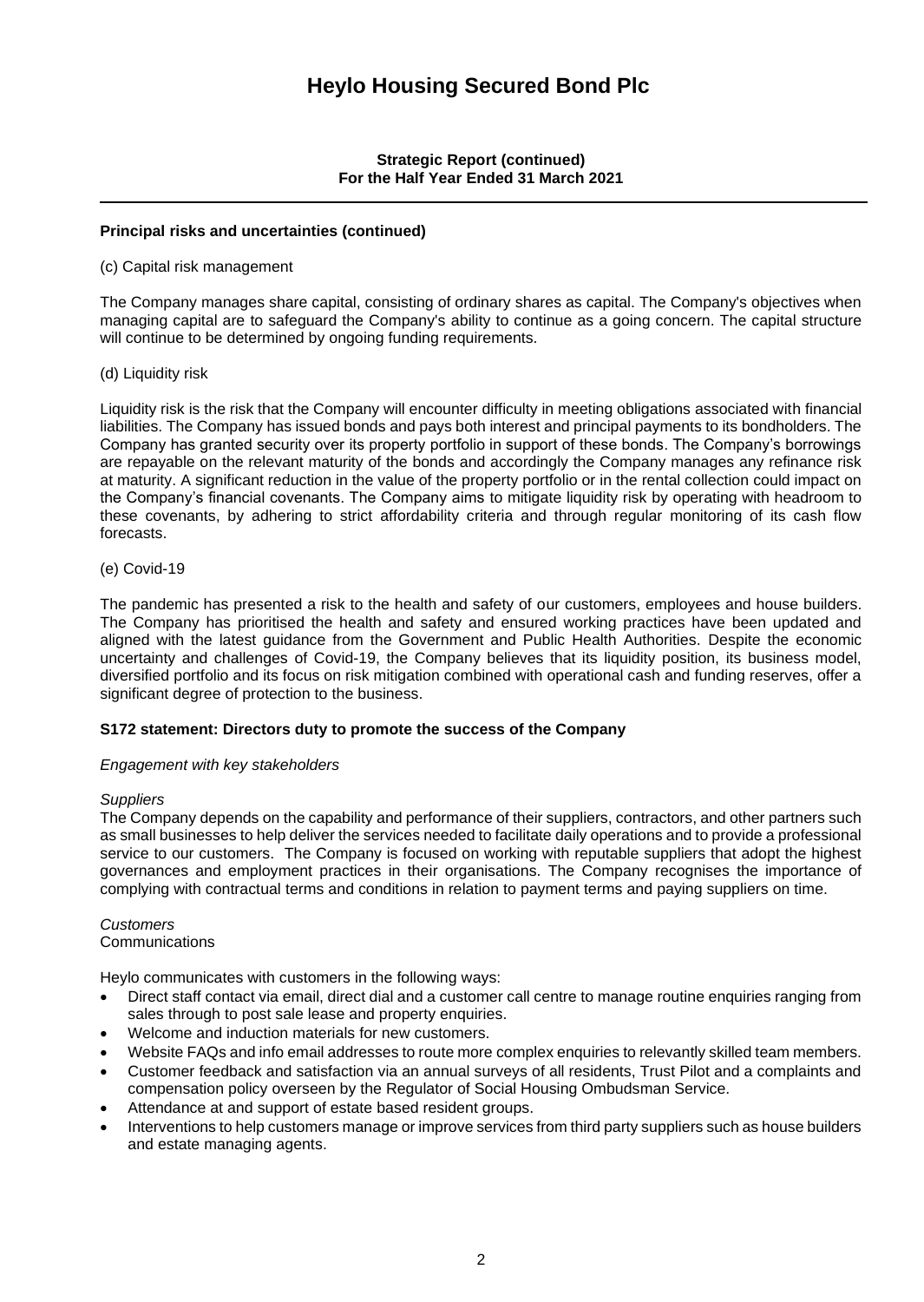**Strategic Report (continued) For the Half Year Ended 31 March 2021**

# **S172 statement: Directors duty to promote the success of the Company (continued)**

Heylo's customer communication strategy reflects its relatively light touch and remote relationship with customers who in the main:

- Are working households (and less likely to be benefit dependent or vulnerable) who are seeking a performance, Value for Money and hence transactional rather than protective relationship with their landlord.
- Have been able to exercise a reasonable level of choice in the housing tenure and property offered to them.
- Have been able to exercise a reasonable level of choice in which housing provider has offered them shared ownership accommodation.
- Exercise a reasonable level of choice over who they buy key services from, given the HHRP and Heylo Housing Group model does not and does not seek to impose a direct estate and service charge management service, as is the case with traditional housing association providers. Where possible, HHRP and Heylo Housing Group Limited (Heylo) will support customers to exercise the Right-to-Manage or Right to Appoint a Manager, as permitted under Landlord and Tenant legislation and especially where shared owners are receiving poor service by agents and/or Freeholders which cannot or is unlikely to be rectified via First Tier Tribunal or complaints management.

Heylo aims to offer a fair, accountable and standardised form of service to all customers contracts via its written and published policies and procedures and through the use of a standard form lease which has been drafted to comply with regulatory and statutory requirements including the Landlord and Tenant Act 1985 and where applicable, the Homes England (HE)'s Capital Funding Guide. The sales process, leases and welcome letters provided by Heylo ensure customers are made aware at the outset of their relationship with the business of their rights and responsibilities and of the services and charges they can expect to pay. If and where any services are directly delivered by HHRP, shared owners will be provided with details on how to make contact to request those services. Heylo continues to be vigilant regarding the performance of third party managers in the delivery of health and safety and fire risks and has intervened to mitigate or remove the impact of recent cladding and other fire risk remediation works.

### *The Environment*

The Company invests predominantly in new build properties, which have a higher energy efficiency than the general stock of housing in the UK. The Company continues to focus on the sustainability of its portfolio.

### *Shareholders*

The Company has only one Shareholder.

# *Employees*

The Company has no employees.

30 June 2021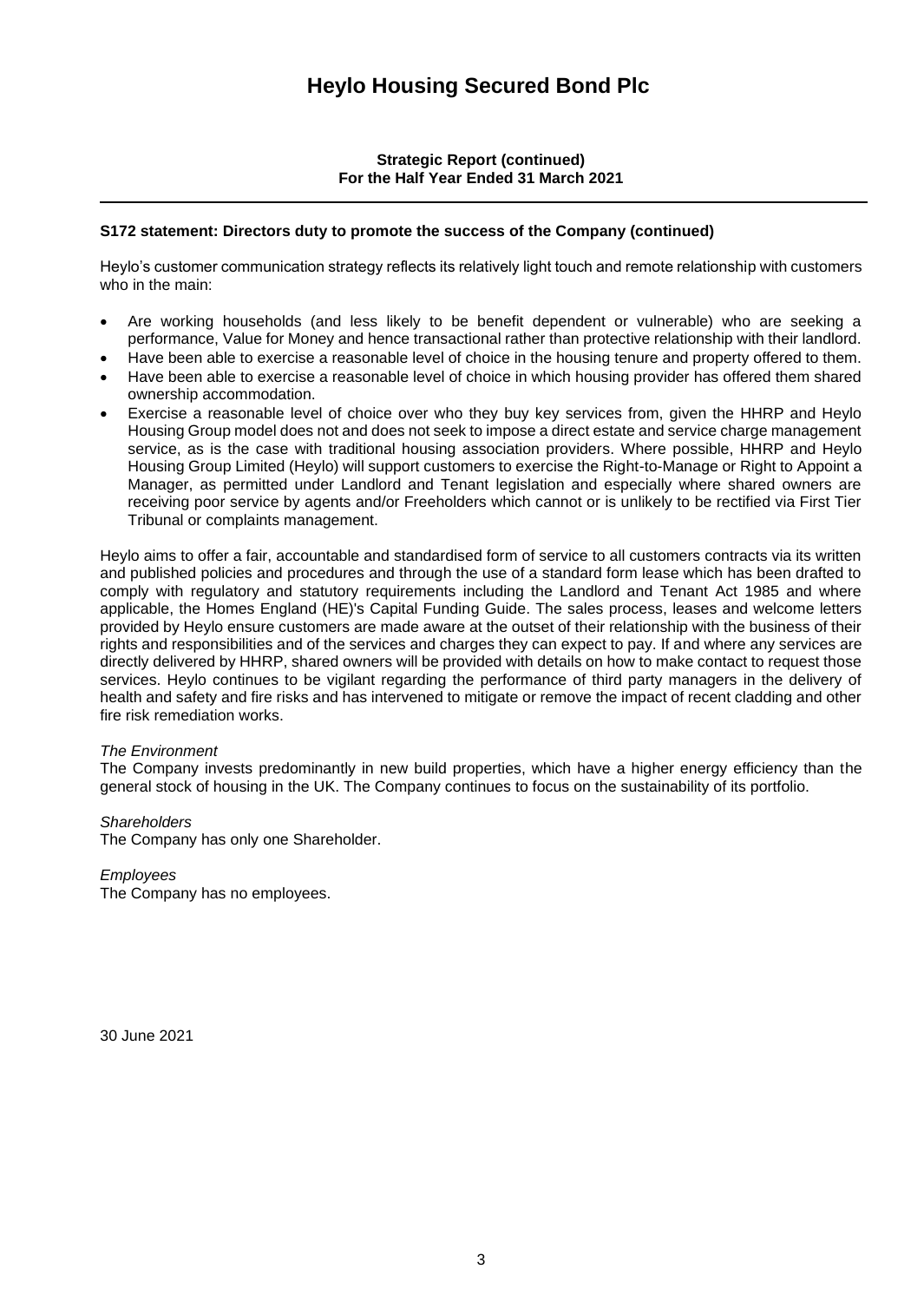# **Directors' Report For the Half Year Ended 31 March 2021**

The directors present their report and the unaudited financial statements for the half year ended 31 March 2021.

# **Results and dividends**

The profit for the period, after taxation, amounted to £2,512k (31 March 2020 – £1,497k).

The directors do not recommend the payment of a dividend (31 March 2020 - No dividend).

# **Overview and principal activities**

The Company is a property investment company that acquires residential properties that it leases to Heylo Housing Provider Limited (HHRP), a fellow subsidiary, which in turn on leases those properties on a part buy – part rent basis to the Heylo Group's customers.

Details of the Company's objectives and policies for financial risk management and its exposure to credit risk, interest rate cash flow risk, capital risk management and liquidity risk are provided in the Principal risks and uncertainties section of the Strategic report.

# **Directors**

The directors who served during the period were:

G P C Mackay J P Conway A W Géczy (Appointed 13 November 2020) I G Laing (Resigned 13 November 2020)

# **Future developments**

The business strategy of the Company is to invest in residential properties provided on a part buy – part rent basis.

### **Internal controls and risk management environment**

The directors are satisfied that the Company as well as ResiManagement Limited (who provides management services to the Company) operate a robust internal control and risk management environment. In particular, there is an extensive set of policies and procedures supporting how the day-to-day business operates and is managed. These policies and procedures are reviewed regularly and updated as appropriate to reflect changes in the market as well as enhancements on how the Company delivers to HHRP and its customers.

### **Qualifying third party indemnity provisions**

The group parent has put in place qualifying third party indemnity provisions for all of the directors of Heylo Group, and each of its group companies, which remain in force at the date of this report.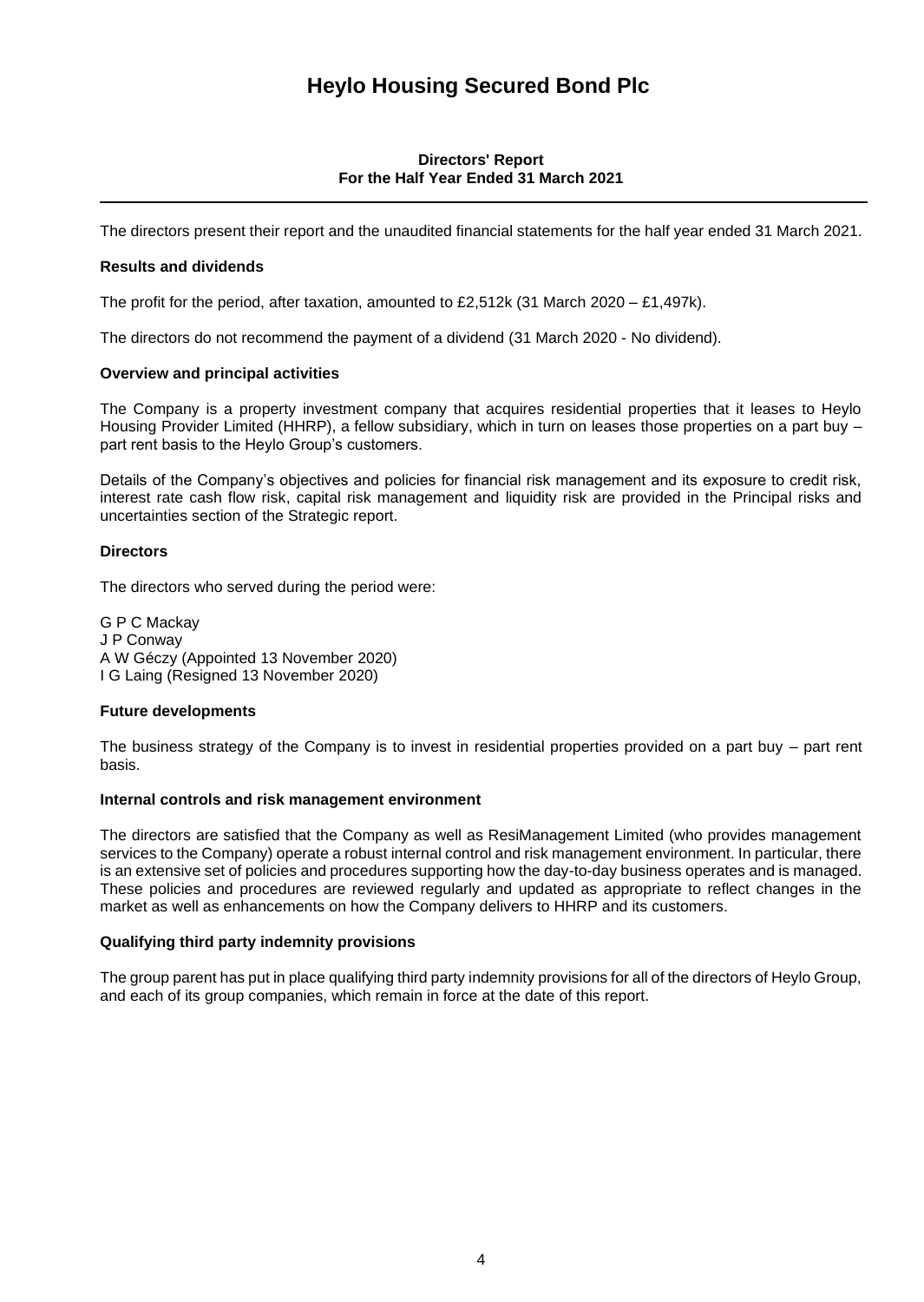**Directors' Report (continued) For the Half Year Ended 31 March 2021**

# **Going concern**

In determining the appropriate basis of preparation of the financial statements, the directors are required to consider whether the Company can continue in operational existence for the foreseeable future. The financial statements have been prepared on a going concern basis which assumes that the Company will be able to meet its liabilities as and when they fall due for the foreseeable future. As at the balance sheet date, the Company has net current assets of £3.9m (31 March 2020 restated: £0.9m) and net assets of £6.1m (31 March 2020 restated: £6.6m). The Company has cash at bank and in hand of £1.6m (31 March 2020: £0.5m). The directors are satisfied that the Company has sufficient liquidity to meet its current liabilities and working capital requirements.

### **Auditor**

The Directors have taken the decision not to reappoint Ernst & Young LLP as the Company's independent auditor and will undertake a process to appoint a new auditor.

30 June 2021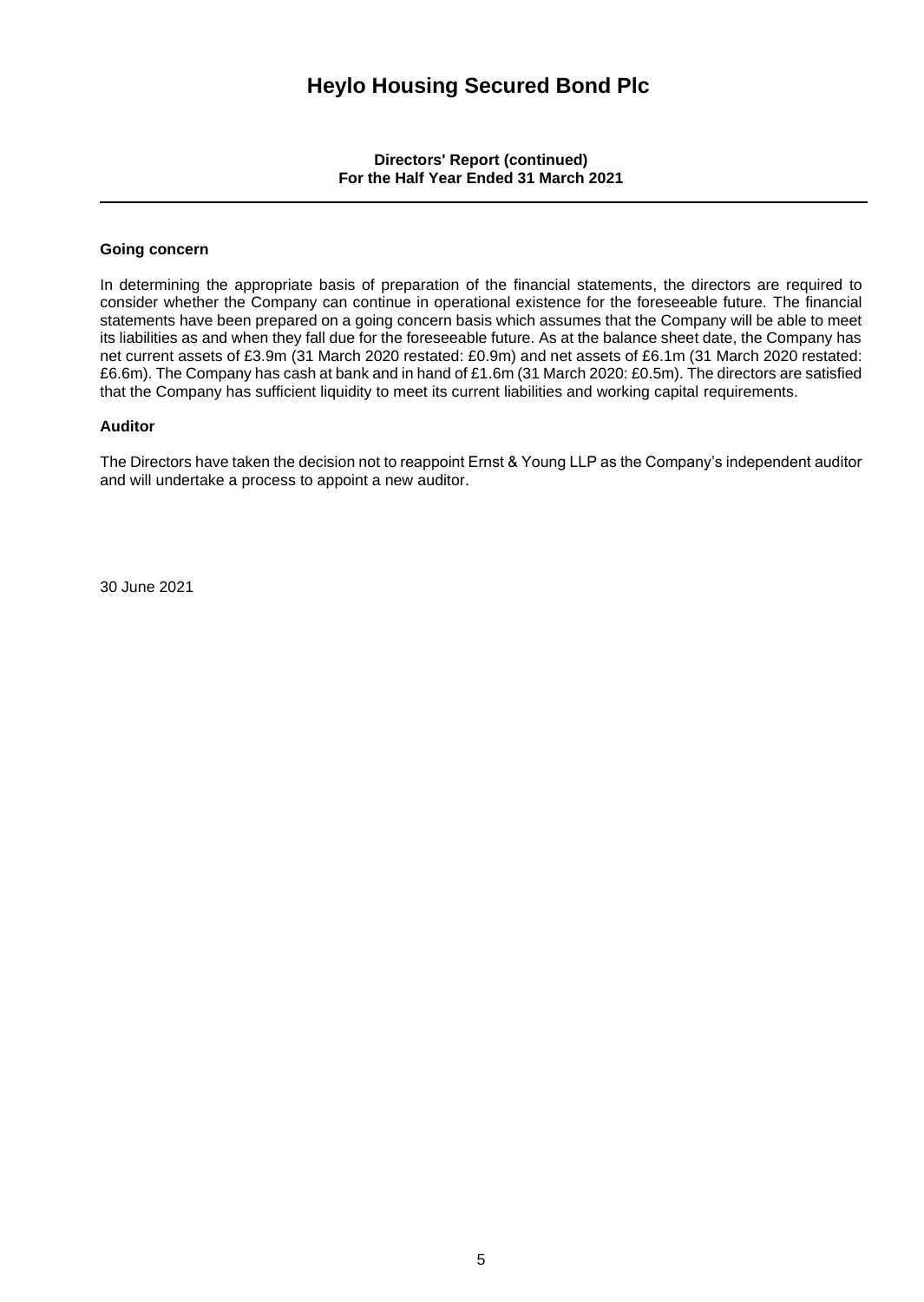**Statement of Comprehensive Income For the Half Year Ended 31 March 2021**

|                                                             | <b>Note</b> | <b>Six months</b><br>ended 31<br><b>March</b><br>2021<br>£'000<br>(Unaudited) | Restated*<br><b>Six months</b><br>ended 31<br><b>March</b><br>2020<br>£'000<br>(Unaudited) | Year ended<br>30<br>September<br>2020<br>2020<br>£'000<br>(Audited) |
|-------------------------------------------------------------|-------------|-------------------------------------------------------------------------------|--------------------------------------------------------------------------------------------|---------------------------------------------------------------------|
| Revenue                                                     | 3,4         | 407                                                                           | 2,161                                                                                      | 2,567                                                               |
| Operating costs                                             | 5           | (216)                                                                         | (2,031)                                                                                    | (2, 213)                                                            |
| <b>Gross profit</b>                                         |             | 191                                                                           | 130                                                                                        | 354                                                                 |
| Administrative expenses                                     |             | (182)                                                                         | (120)                                                                                      | (353)                                                               |
| Loss on disposal of investment properties                   | 6           | (215)                                                                         | (65)                                                                                       | (1,038)                                                             |
| Gain from changes in fair value of investment<br>properties |             | 3,918                                                                         | 2,542                                                                                      | 872                                                                 |
| <b>Operating profit/(loss)</b>                              |             | 3,712                                                                         | 2,487                                                                                      | (165)                                                               |
| Interest payable and similar expenses                       | 8           | (456)                                                                         | (506)                                                                                      | (818)                                                               |
| Profit/(loss) before tax                                    |             | 3,256                                                                         | 1,981                                                                                      | (983)                                                               |
| <b>Taxation</b>                                             | 9           | (744)                                                                         | (484)                                                                                      | (522)                                                               |
| Profit/(loss) for the period                                |             | 2,512                                                                         | 1,497                                                                                      | (1,505)                                                             |
| Total comprehensive income/(loss) for the<br>period         |             | 2,512                                                                         | 1,497                                                                                      | (1, 505)                                                            |

\*Details of prior period restatement are included in note 2.3.

All profit and total comprehensive income are attributable to the owners of the company.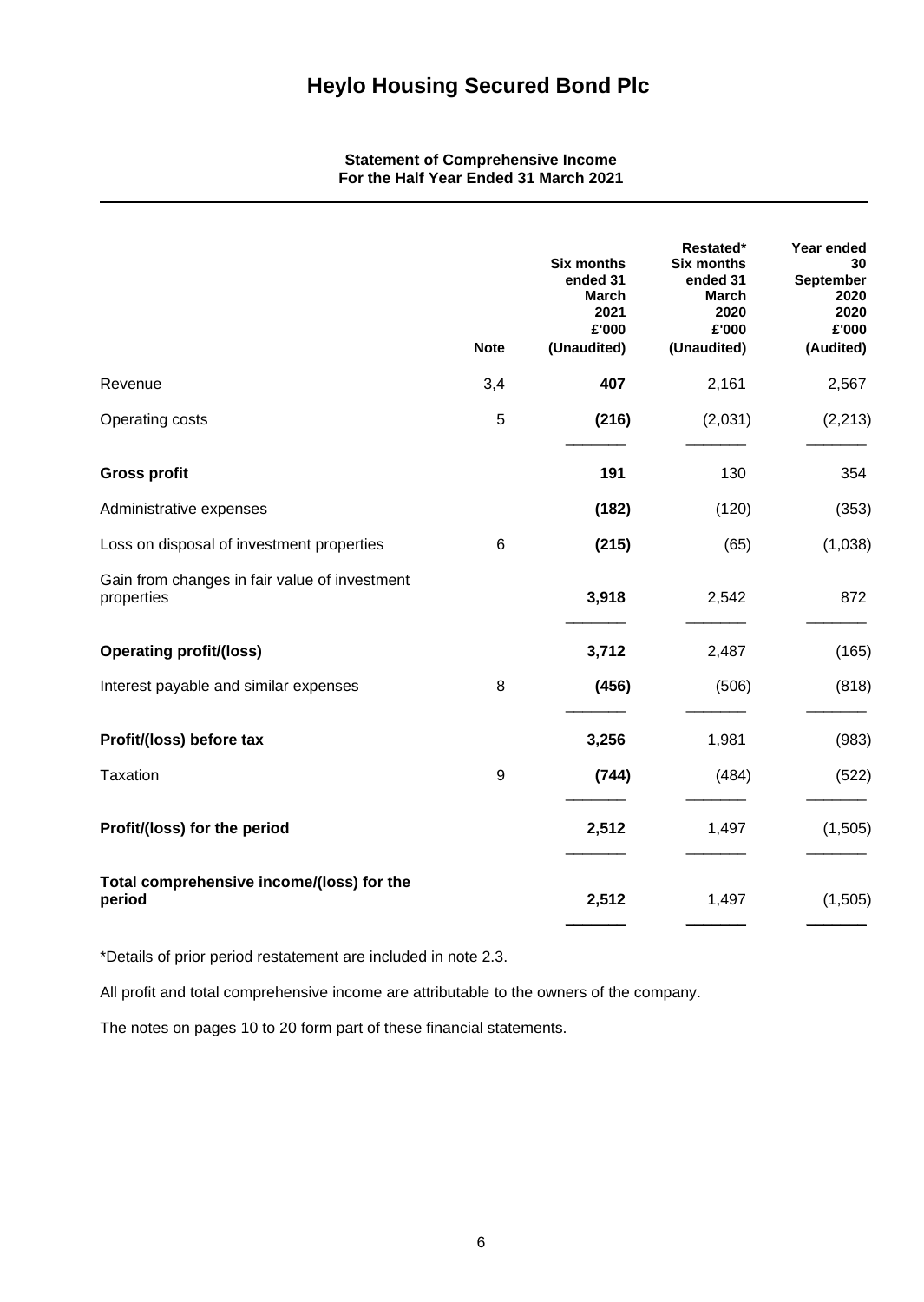**Registered number:11222614**

## **Statement of Financial Position As at 31 March 2021**

|                                                                                                                                          | <b>Note</b>    | 31 March<br>2021<br>£'000<br>(Unaudited) | Restated*<br>31 March<br>2020<br>£'000<br>(Unaudited) | 30 September<br>2020<br>£'000<br>(Audited) |
|------------------------------------------------------------------------------------------------------------------------------------------|----------------|------------------------------------------|-------------------------------------------------------|--------------------------------------------|
| <b>Non-current assets</b><br>Investment property                                                                                         | 10             | 20,566                                   | 22,748                                                | 17,192                                     |
| <b>Current assets</b><br>Inventory<br>Trade and other receivables<br>Cash at bank and in hand                                            | 11<br>12       | 20,566<br>1,829<br>748<br>1,571          | 22,748<br>367<br>74<br>532                            | 17,192<br>169<br>258<br>3,510              |
| <b>Current liabilities</b><br>Trade and other payables                                                                                   | 14             | 4,148<br>(259)                           | 973<br>(81)                                           | 3,937<br>(253)                             |
| <b>Net current assets</b>                                                                                                                |                | 3,889                                    | 892                                                   | 3,684                                      |
| <b>Total assets less current liabilities</b>                                                                                             |                | 24,455                                   | 23,640                                                | 20,876                                     |
| <b>Non-current liabilities</b><br>Trade and other payables<br>Deferred tax liability                                                     | 15<br>16       | (15, 885)<br>(2, 493)                    | (15, 361)<br>(1, 712)                                 | (15, 562)<br>(1,749)                       |
| <b>Net assets</b>                                                                                                                        |                | 6,077                                    | 6,567                                                 | 3,565                                      |
| Issued capital and reserves attributable to<br>owners of the Company<br>Share capital<br>Non-distributable reserves<br>Retained earnings | 17<br>18<br>18 | 50<br>6,234<br>(207)                     | 50<br>5,942<br>575                                    | 50<br>3,060<br>455                         |
| <b>Total equity</b>                                                                                                                      |                | 6,077                                    | 6,567                                                 | 3,565                                      |

\*Details of prior period restatement are included in note 2.3.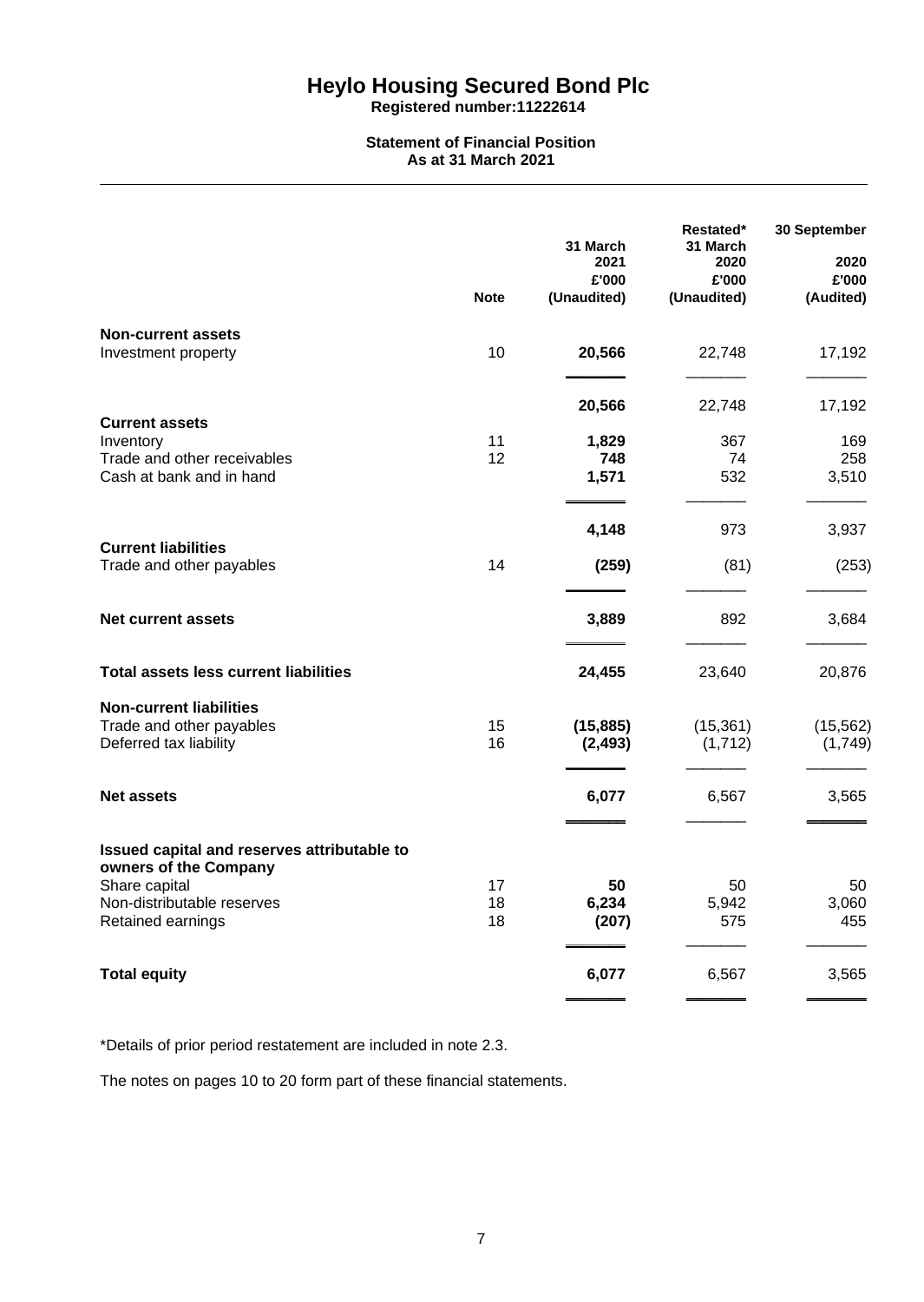# **Statement of Changes in Equity For the Half Year Ended 31 March 2021**

|                                                                                        | Called up<br>share capital<br>£000 | Non-<br>distributable<br>reserves<br>£000 | <b>Retained</b><br>earnings<br>£000 | <b>Total equity</b><br>£000 |
|----------------------------------------------------------------------------------------|------------------------------------|-------------------------------------------|-------------------------------------|-----------------------------|
| <b>Balance at 1 October 2020</b><br>Profit for the period<br>Transfer between reserves | 50                                 | 3,060<br>3,174                            | 455<br>2,512<br>(3, 174)            | 3,565<br>2,512              |
|                                                                                        |                                    |                                           |                                     |                             |
| <b>Balance at 31 March 2021</b>                                                        | 50                                 | 6,234                                     | (207)                               | 6,077                       |
| (Unaudited)                                                                            |                                    |                                           |                                     |                             |
| Balance at 1 October 2019 (as restated)                                                | 50                                 | 3,884                                     | 1,136                               | 5,070                       |
| Profit for the period<br>Transfer between reserves                                     |                                    | 2,058                                     | 1,497<br>(2,058)                    | 1,497                       |
| Balance at 31 March 2020                                                               | 50                                 | 5,942                                     | 575                                 | 6,567                       |
| (Unaudited)                                                                            |                                    |                                           |                                     |                             |
| Balance at 1 October 2019 (as restated)                                                | 50                                 | 3,884                                     | 1,136                               | 5,070                       |
| Loss for the year<br>Transfer between reserves                                         |                                    | (824)                                     | (1,505)<br>824                      | (1,505)                     |
| <b>Balance at 30 September 2020</b>                                                    | 50                                 | 3,060                                     | 455                                 | 3,565                       |
|                                                                                        |                                    |                                           |                                     |                             |

**(Audited)**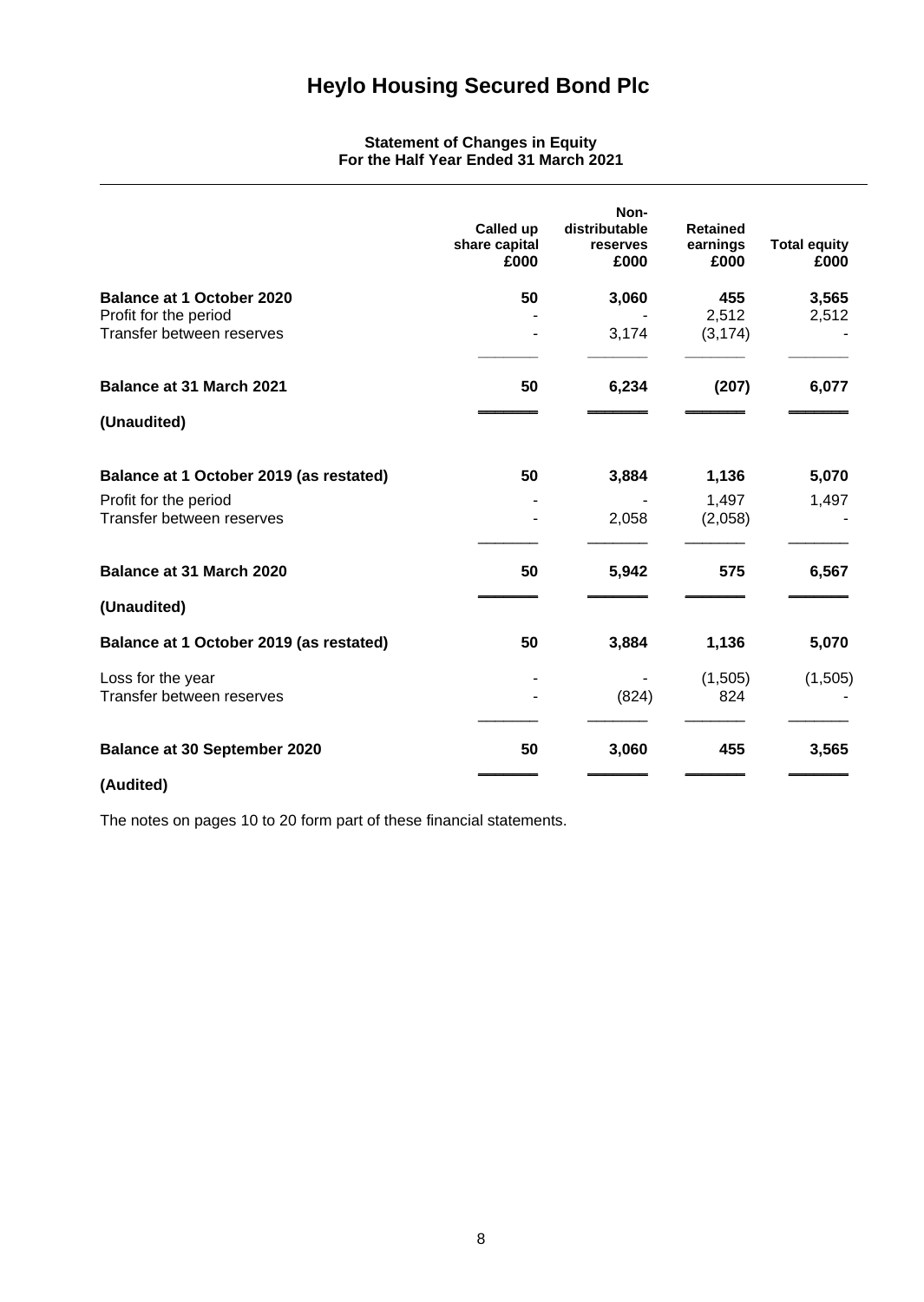# **Statement of Cash Flows For the Half Year Ended 31 March 2021**

|                                                                                                                                                                                                                                                                                                 | Six months<br>ended 31<br><b>March</b><br>2021<br>£'000<br>(Unaudited) | <b>Restated</b><br><b>Six months</b><br>ended 31<br><b>March</b><br>2020<br>£'000<br>(Unaudited) | Year ended<br>30<br>September<br>2020<br>£'000<br>(Audited) |
|-------------------------------------------------------------------------------------------------------------------------------------------------------------------------------------------------------------------------------------------------------------------------------------------------|------------------------------------------------------------------------|--------------------------------------------------------------------------------------------------|-------------------------------------------------------------|
| Cash flows from operating activities<br>Profit/(loss) for the financial year                                                                                                                                                                                                                    | 2,512                                                                  | 1,497                                                                                            | (1,505)                                                     |
| <b>Adjustments for:</b><br>Loss on disposal of investment property<br>Interest payable and similar expenses<br>Taxation<br>(Increase)/decrease in inventory<br>Increase in trade and other receivables<br>Decrease in trade and other payables<br>Gain from changes in fair value of investment | 215<br>456<br>744<br>(1,660)<br>(490)<br>6                             | 65<br>506<br>484<br>1,811<br>(5)<br>32                                                           | 1,038<br>818<br>522<br>2,009<br>(10)<br>45                  |
| properties                                                                                                                                                                                                                                                                                      | (3,918)                                                                | (2, 542)                                                                                         | (872)                                                       |
| Net cash (used)/generated in operating<br>activities                                                                                                                                                                                                                                            | (2, 135)                                                               | 1,848                                                                                            | 2,045                                                       |
| Cash flows from investing activities<br>Purchase of investment properties<br>Sale of investment properties                                                                                                                                                                                      | (593)<br>922                                                           | (1, 327)<br>(335)                                                                                | (1,768)<br>2,998                                            |
| Net cash generated/(used) in investing<br>activities                                                                                                                                                                                                                                            | 329                                                                    | (1,662)                                                                                          | 1,230                                                       |
| Cash flows from financing activities<br>Debt issue costs incurred<br>Interest paid                                                                                                                                                                                                              | (133)                                                                  | (20)<br>(131)                                                                                    | (262)                                                       |
| Net cash (used)/generated in financing<br>activities                                                                                                                                                                                                                                            | (133)                                                                  | (151)                                                                                            | (262)                                                       |
| Net (decrease)/increase in cash and cash<br>equivalents                                                                                                                                                                                                                                         | (1,939)                                                                | 35                                                                                               | 3,013                                                       |
| Cash and cash equivalents at beginning of<br>period / year                                                                                                                                                                                                                                      | 3,510                                                                  | 497                                                                                              | 497                                                         |
| Cash and cash equivalents at the end of period<br>/ year                                                                                                                                                                                                                                        | 1,571                                                                  | 532                                                                                              | 3,510                                                       |
| Cash and cash equivalents at the end of<br>period / year comprise:<br>Cash at bank and in hand                                                                                                                                                                                                  | 1,571                                                                  | 532                                                                                              | 3,510                                                       |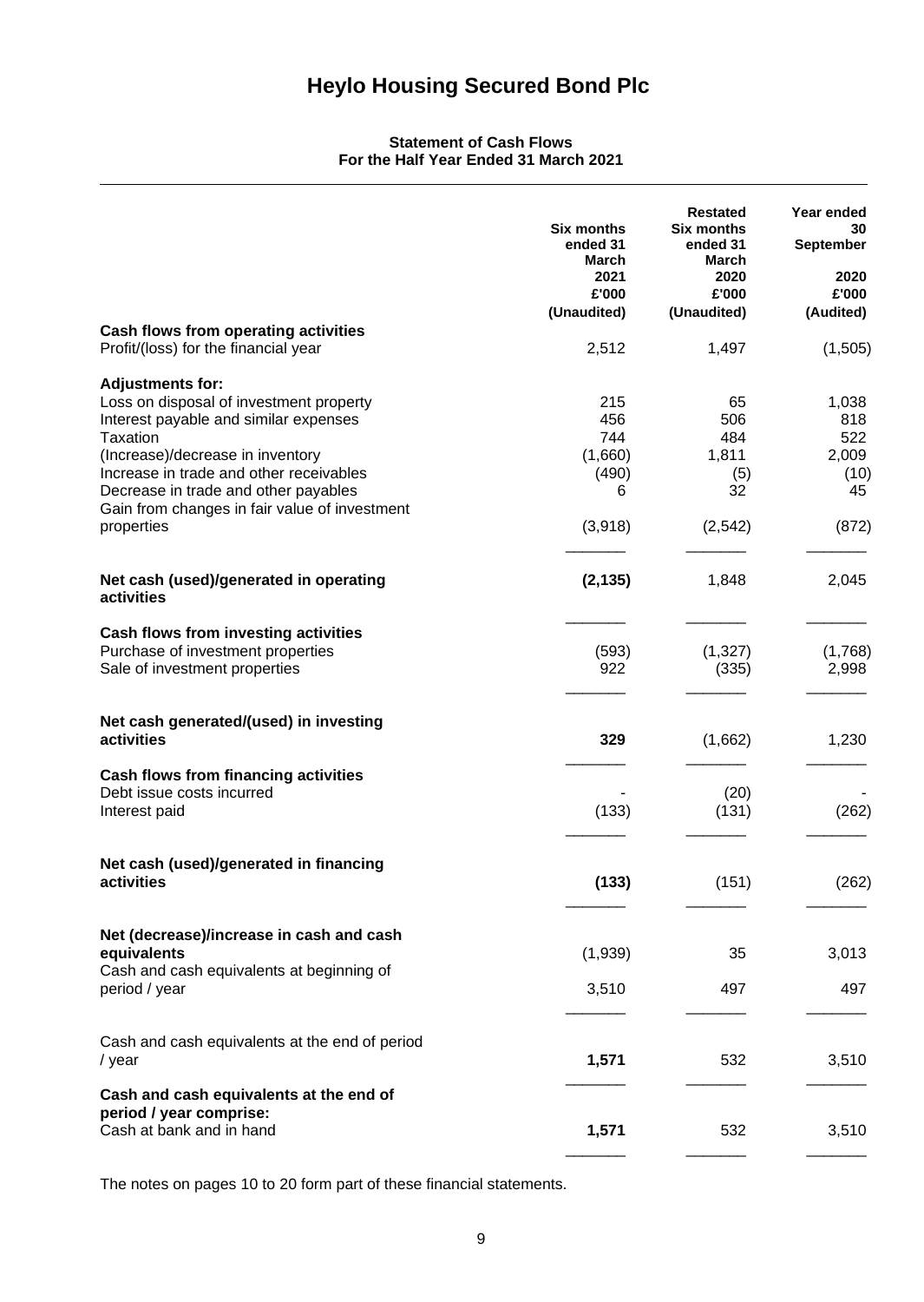# **1. General information**

Heylo Housing Secured Bond Plc ("the Company") is a public company, limited by shares, incorporated in England and Wales under the Companies Act 2006. The address of the registered office is 5th Floor, One New Change, London EC4M 9AF given on the Company Information page and the company's registered number is 11222614. The nature of the Company's operations and its principal activities are outlined in the Directors' Report.

# **2. Accounting policies**

# **2.1 Basis of preparation of financial statements**

The financial statements have been prepared under the historical cost convention unless otherwise specified within these accounting policies and in accordance with International Financial Reporting Standards in conformity with the Companies Act 2006 ('IFRS').

The presentation currency is pounds sterling. All amounts are rounded to the nearest thousand  $(E'000)$ .

The preparation of financial statements in compliance with IFRS requires the use of certain critical accounting estimates. It also requires Company management to exercise judgment in applying the Company's accounting policies. See note 2.12 for further details.

The following principal accounting policies have been applied:

# **2.2 Impact of new international reporting standards, amendments and interpretations**

The unaudited Half Yearly Financial Statements have been prepared using accounting policies consistent with IFRS as adopted by the EU and in accordance with IAS 34 'Interim Financial Reporting' as adopted by the EU, and using accounting policies and methods of computation consistent with those applied in the preparation of the Company's Accounts for the year ended 30 September 2020.

# **2.3 Prior period adjustments**

### Government grants

In the previous periods government grants were shown as a long-term liability on the statement of financial position on the basis that they are repayable at some future date once a tenant has staircased in part or in full. This potential obligation to repay is now regarded as a contingent liability until the conditions for repayment of grant are met. When a tenant staircases a liability is recorded in the statement of financial position to reflect the obligation to repay the required portion of the grant to the relevant government body. The prior period has been restated to reflect this treatment, resulting in a net increase of £2,024k to net assets with a corresponding increase in 31 March 2020 net profit.

### Inventory

In certain situations, the Company acquires full vacant possession of a property before a tenant is in place. Where a property is acquired vacant, a long lease on a property under a shared ownership agreement is granted through a sale of a portion of the property to the occupier in return for an initial payment (the First Tranche).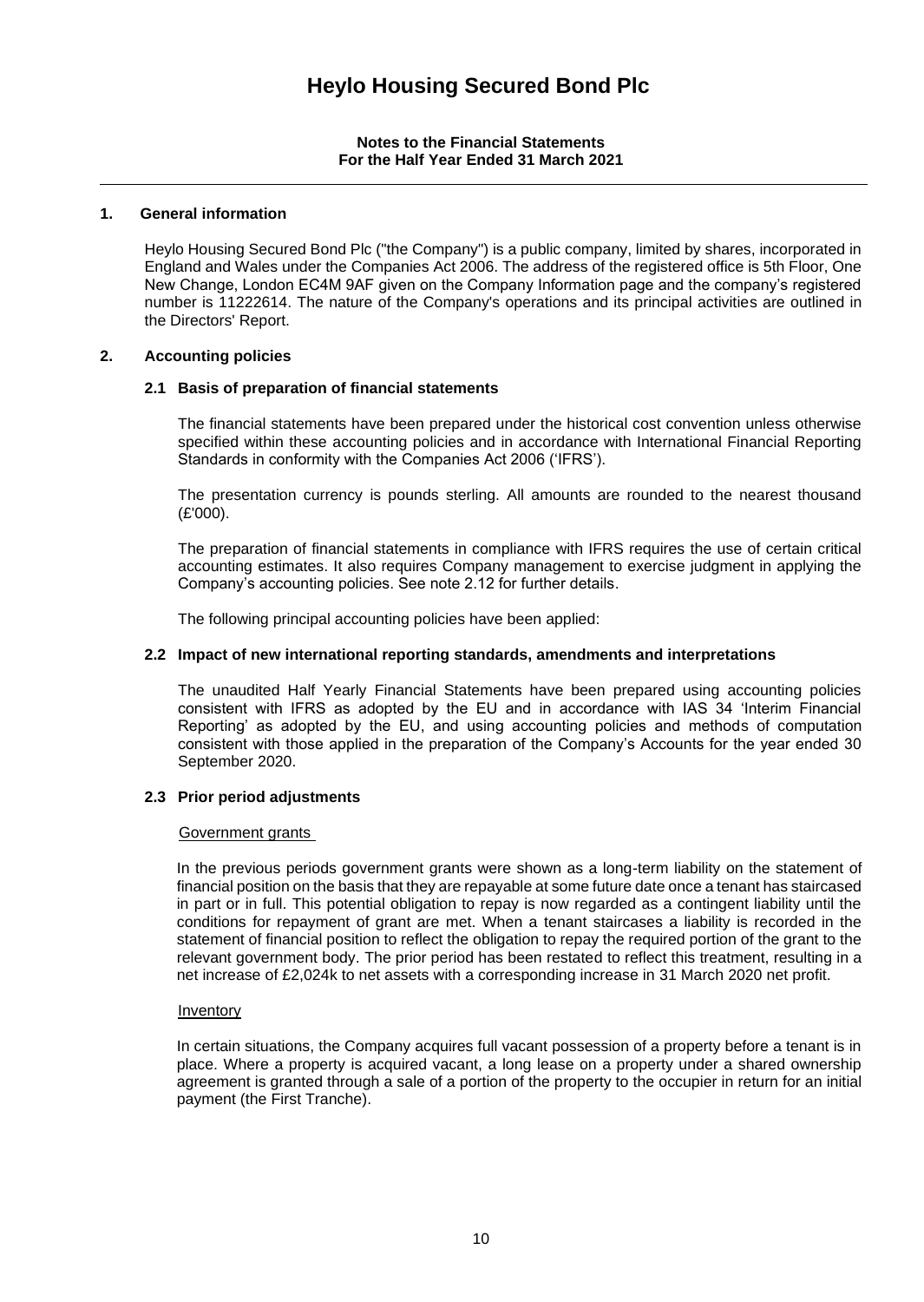# **2.3 Prior period adjustments (continued)**

#### Inventory (continued)

In previous periods, first tranche portion of properties under shared ownership agreements were included within investment properties on the balance sheet as the Company holds the assets for long term rental income under IAS 40 Investment Property. These first tranche portions are now regarded as inventories held at the lower of cost and net realisable value. Similarly, the proceeds from first tranche sales have previously been presented net within loss on disposal of investment properties. A first tranche sale of inventory is now regarded as revenue, with an associated cost of sale and presented gross on the income statement. The prior period has been restated to reflect this treatment, resulting in a net increase of £1,234k to net assets, and a corresponding increase to 31 March 2020 net profit.

The net profit for 31 March 2020 increased by £1,234k due to recognition of £2,177k of inventory at cost (net of a £181k write-down) but partially offset by £653k reversal of valuation gains related to the inventory portion previously included in investment property, and recognition of deferred tax liabilities of £290k.

The 31 March 2020 statement of comprehensive income was also restated to gross up revenue (£1,937k) and cost of sales (£1,979k) for the £42k net loss relating to first tranche sales previously reported as net loss on disposal of properties.

#### Other reclassification

The 31 March 2020 comparative statement of comprehensive income was restated to conform with the current year's presentation. Accordingly, £52k of property management fees previously included within administrative expenses are now included within operating costs. The reclassification did not have impact on net results or net assets.

# **2.4 Revenue**

Revenue comprises rental income and first tranche sales of shared ownership properties.

Revenue is shown net of value added tax.

Rentals are recognised on a straight-line basis over the lease term. Future changes in the level of lease receivable caused by inflation will be recognised as an adjustment to rental income.

Property sales consist of one performance obligation – the transfer of property to the shared owner. The transaction price is fixed and specific in the sales contract. Revenue on first tranche sales is recognised at a point in time, when control of the property passes. Control is considered to pass on legal completion of the property sale.

## **2.5 Operating costs**

Operating costs comprise costs relating to the first tranche sale portion of newly acquired shared ownership properties. These costs include a share of expenditure incurred for acquisition of those properties in proportion to the first tranche percentage sold, direct overheads and other incidental costs incurred during the course of the sale of those properties.

Operating costs also include direct property expenses related to asset management and leasing activities.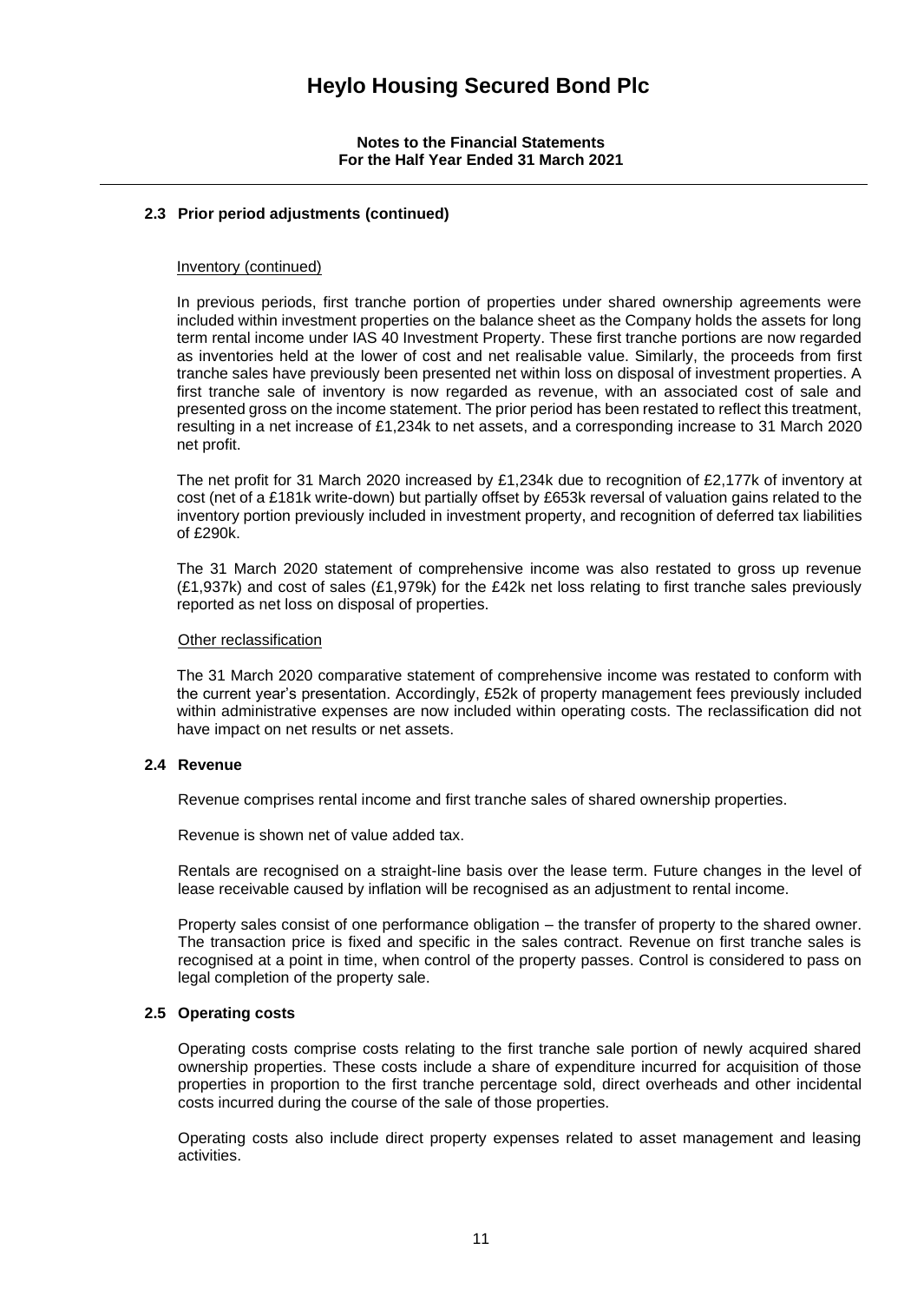# **2.6 Finance costs**

Finance costs are charged to the Statement of Comprehensive Income over the term of the debt using the effective interest method so that the amount charged is at a constant rate on the carrying amount. Issue costs are initially recognised as a reduction in the proceeds of the associated capital instrument.

# **2.7 Current and deferred taxation**

The tax expense for the year comprises current and deferred tax. Tax is recognised in the Statement of Comprehensive Income, except that a charge attributable to an item of income and expense recognised as other comprehensive income or to an item recognised directly in equity is also recognised in other comprehensive income or directly in equity respectively.

# **2.7 Current and deferred taxation (continued)**

The current income tax charge is calculated on the basis of tax rates and laws that have been enacted or substantively enacted by the reporting date in the United Kingdom where the Company operates and generates income.

Deferred tax is provided using the liability method on temporary differences between the tax bases of assets and liabilities and their carrying amount for financial reporting purposes at the reporting date.

Deferred tax balances are recognised in respect of all temporary differences that have originated but not reversed by the Statement of Financial Position date, except that:

- The recognition of deferred tax assets is limited to the extent that it is probable that they will be recovered against the reversal of deferred tax liabilities or other future taxable profits; and
- Any deferred tax balances are reversed if and when all conditions for retaining associated tax allowances have been met.

Deferred tax balances are not recognised in respect of permanent differences except in respect of business combinations, when deferred tax is recognised on the differences between the fair values of assets acquired and the future tax deductions available for them and the differences between the fair values of liabilities acquired and the amount that will be assessed for tax. Deferred tax is determined using tax rates and laws that have been enacted or substantively enacted by the reporting date.

### **2.8 Investment property**

Investment properties are recognised at cost, including directly attributable transaction costs when title passes. Subsequently, Investment property is carried at fair value determined annually by external valuers and derived from the current market rents and investment property yields for comparable real estate, adjusted if necessary for any difference in the nature, location or condition of the specific asset. The fair value is determined to be at Level 3 of the fair value hierarchy outlined in IFRS 13 Fair Value Measurement. There have been no transfers between levels of the fair value hierarchy. No depreciation is provided. Changes in fair value are recognised in the Statement of Comprehensive Income.

The Company has assessed that the highest and best use of its properties does not differ from their current use.

Derecognition of the relevant portion of the property takes place through subsequent staircasing. The difference between the net disposal proceeds and the carrying value of the related proportion of the asset disposed is recognised in profit or loss in the period of recognition.

All of the investment property relates to the Company's share of the properties which they control and retain legal title.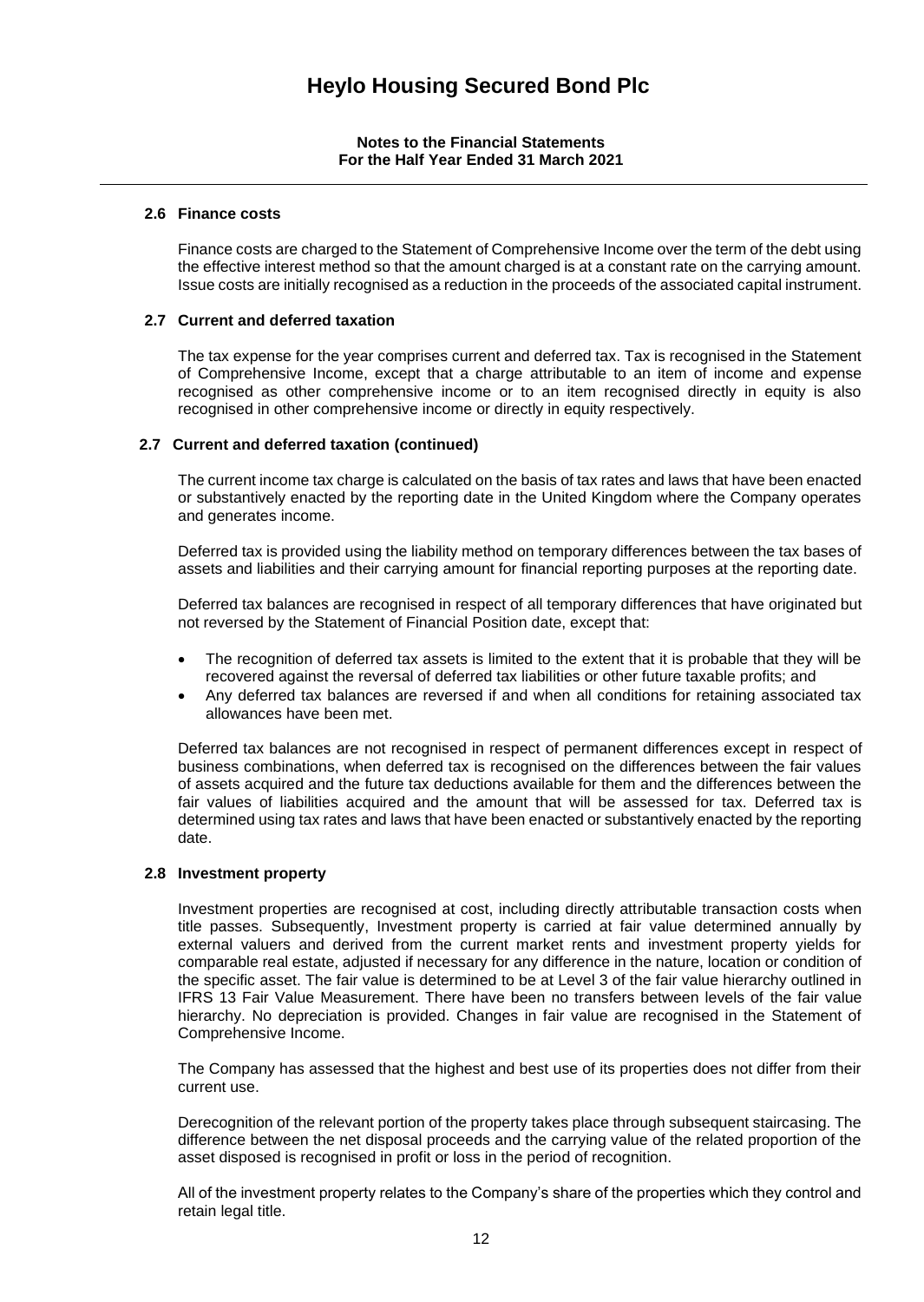# **2.8 Investment property (continued)**

### **Shared ownership**

Shared ownership is where initially a long operating lease on a property is granted through the sale of an initial portion to the occupier, in return for an initial payment (the first Tranche). Initial sales are included within revenue and the related proportion of the cost of the asset recognised as cost of sales.

Shared owners have the right to acquire further tranches (staircasing) and any surplus or deficit on such subsequent sales are recognised in the Statement of Comprehensive Income as a part disposal of Investment properties.

### **2.9 Inventories**

Inventories relate to the portion of the properties that will be sold as the initial sale enabling the Company to enter into a shared ownership agreement. In accordance with IAS 2 Inventories, they are held at the lower of cost and net realisable value.

### **2.10 Financial instruments**

The Company applies the recognition and measurement provisions of IFRS 9 ' Financial instruments' and the disclosure requirements to account for all its financial instruments.

#### **Financial assets**

Financial assets comprise basic trade and other receivables and cash.

### **Trade and other receivables**

Trade and other receivables are measured at amortised cost using the effective interest rate method.

Financial assets that do not have a significant financing component are measured for impairment purposes using a simplified lifetime expected loss approach. No significant impairment was deemed necessary in the current accounting period as the significant trade receivables balance consists of amounts owed by group undertakings (Note 12).

### **Cash and cash equivalents**

Cash is represented by cash in hand and deposits with financial institutions repayable without penalty on notice of not more than 24 hours. Cash equivalents are highly liquid investments that mature in no more than three months from the date of acquisition and that are readily convertible to known amounts of cash with insignificant risk of change in value.

### **Financial liabilities**

Financial liabilities primarily comprise indexed linked bond issues on the Main Market of the London Stock Exchange. They are carried at historic cost plus a bi-annual increase dictated by the original bond documentation which is calculated by reference to the LPI (Limited Price Indexation) index.

### **Trade payables**

Short term payables are measured at the transaction price.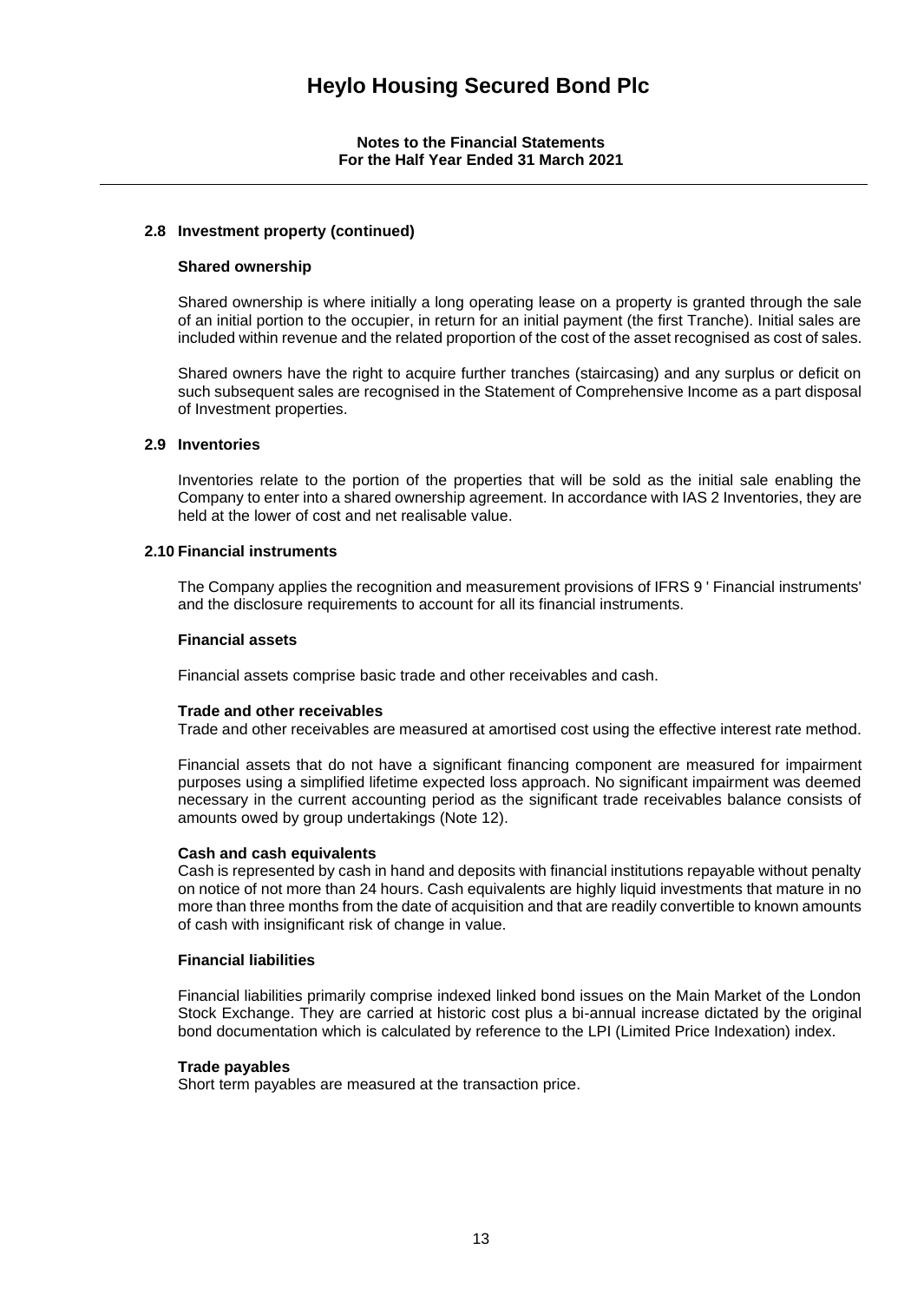#### **2.11 Government grants**

Government grants are not recognised until there is reasonable assurance that the Company will comply with the conditions attaching to them and that the grants will be received. Grants relating to the acquisition of shared ownership investment properties are recognised immediately as income to compensate for the reduction in fair value of the investment property. Accordingly, the grant income is deducted from revaluation gains or loss reported in the Statement of Comprehensive Income. Prior to satisfying any performance obligations related to grant (which includes acquisition of investment property, application for government funding and compliance of capital funding guide), such grants are held as a liability (deferred income) on the Statement of Financial Position.

In some circumstances, typically when a Shared Owner staircases, there arises an obligation to repay the grant to the relevant government body. This is treated as a contingent liability until the conditions for repayment are expected to apply, in which case the amount repayable is recognised as a liability on the Statement of Financial Position and deducted from the measurement of any gain on the staircase transaction.

#### **2.12 Judgements in applying accounting policies and key sources of estimation uncertainty**

The Company makes certain estimates and assumptions regarding the future. Estimates and judgements are continually evaluated based on historical experience and other factors, including expectations of future events that are believed to be reasonable under the circumstances. In the future, actual experience may differ from these estimates and assumptions.

#### **3. Segmental information**

In determining the Company's operating segment, management has primarily considered the financial information in the internal reports that are reviewed and used by the Board of Directors (in aggregate the chief operating decision maker) in assessing performance and in determining the allocation of resources. The financial information in those internal reports in respect of revenue and expenses has led management to conclude that the Company has a single operating segment, i.e. generating rent income and capital returns from investment properties.

All revenue from continuing operations is attributable to, and all non-current assets are located in the country of domicile of the Company, the United Kingdom.

The Company acquires residential properties that it leases to HHRP, a fellow subsidiary, which in turn on leases those properties on a part buy - part rent basis to ultimate tenants. There is no individual customer/tenant of HHRP that contributes greater than 10% of total revenue.

#### **4. Revenue**

|                                            | Half year<br>ended<br>31 March<br>2021<br>£000 | <b>Restated</b><br>Half year<br>ended<br>31 March<br>2020<br>£000 |
|--------------------------------------------|------------------------------------------------|-------------------------------------------------------------------|
| Gross rental income<br>First tranche sales | 213<br>194                                     | 224<br>1,937                                                      |
|                                            | 407                                            | 2,161                                                             |

For further details of the restatement please see note 2.3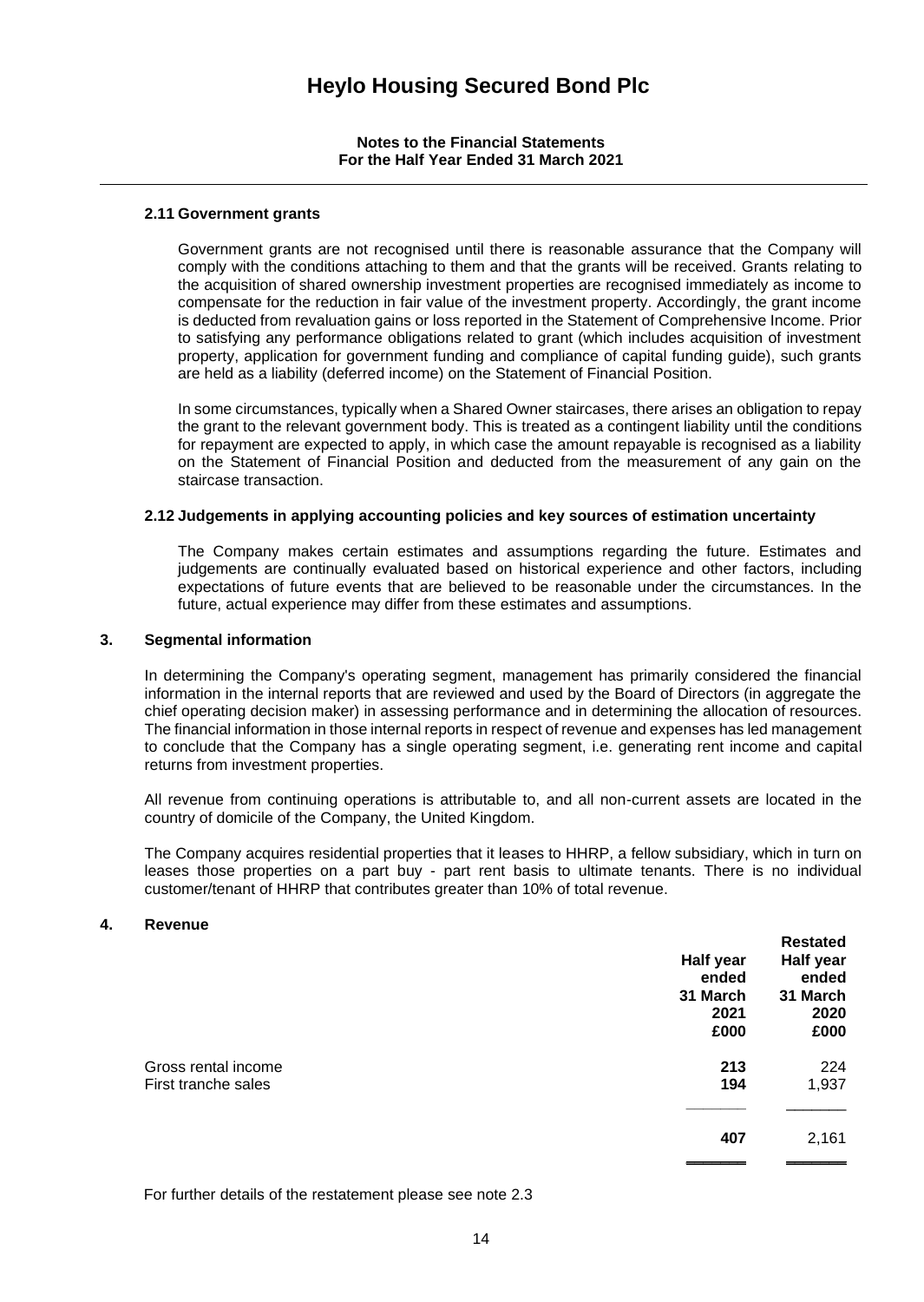# **5. Operating costs**

|                                                  | <b>Half year</b><br>ended<br>31 March<br>2021<br>£000 | <b>Restated</b><br>Half year<br>ended<br>31 March<br>2020<br>£000 |
|--------------------------------------------------|-------------------------------------------------------|-------------------------------------------------------------------|
| Property expenses<br>First tranche cost of sales | 47<br>169                                             | 52<br>1,979                                                       |
|                                                  | 216                                                   | 2,031                                                             |

For further details of the restatement please see note 2.3

# **6. Loss on disposal of investment properties**

|                                           |           | <b>Restated</b>  |
|-------------------------------------------|-----------|------------------|
|                                           | Half year | <b>Half year</b> |
|                                           | ended     | ended            |
|                                           | 31 March  | 31 March         |
|                                           | 2021      | 2020             |
|                                           | £000      | £000             |
| Loss on disposal of investment properties | (215)     | (65)             |
|                                           |           |                  |

For further details of the restatement please see note 2.3

# **7. Directors remuneration and staff costs**

The Company has no employees. The directors did not receive any remuneration; however, they are considered as key management personnel within the Company.

# **8. Interest payable and similar expenses**

|                       | <b>Half year</b><br>ended<br>31 March<br>2021<br>£000 | <b>Half year</b><br>ended<br>31 March<br>2020<br>£000 |
|-----------------------|-------------------------------------------------------|-------------------------------------------------------|
| Bond interest payable | 456                                                   | 506                                                   |
|                       |                                                       |                                                       |

Bond interest payable includes interest capitalised as part of principal amounts in accordance with the terms of the bonds.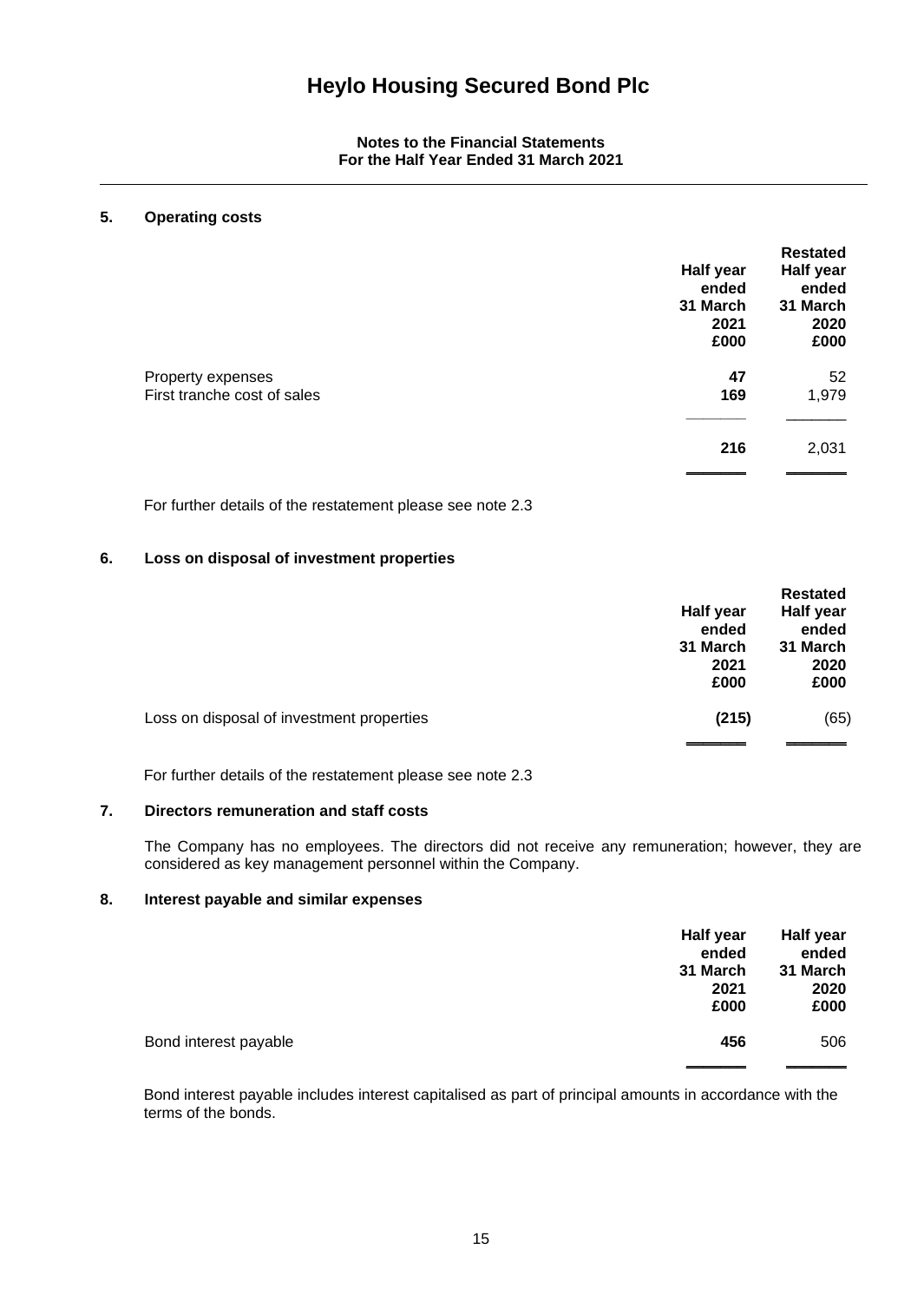## **9. Taxation**

| ι αλαιινιι                                                | Half year<br>ended<br>31 March<br>2021<br>£000 | Half year<br>ended<br>31 March<br>2020<br>£000 |
|-----------------------------------------------------------|------------------------------------------------|------------------------------------------------|
| <b>Total current tax</b>                                  | ٠                                              |                                                |
| Deferred tax<br>Deferred tax on revaluation of properties | (744)                                          | (484)                                          |
| <b>Taxation charge</b>                                    | (744)                                          | (484)                                          |

An increase in the future main corporation tax rate to 25% from 1 April 2023, from the previously enacted 19%, was announced at the budget on 3 March 2021, and substantively enacted on 24 May 2021. The deferred tax balance at 31 March 2021 has been calculated based on the rate as at the balance sheet date.

#### **10. Investment property**

The Company acquired properties for £16.6 million. Investment properties have been valued at £20.6 million under the Existing Use Value for Social Housing (EUV–SH) methodology.

The Company's investment properties comprise of 98 new build and 7 second-hand homes primarily located in the North of England and East Anglia.

### **11. Inventory**

|                             | Half year<br>ended       | <b>Restated</b><br>Half year<br>ended |
|-----------------------------|--------------------------|---------------------------------------|
|                             | 31 March<br>2021<br>£000 | 31 March<br>2020<br>£000              |
| Shared ownership properties | 1,829                    | 367                                   |

An expense of £169k (31 March 2020: £1,979k) has been charged to the income statement in the period on first tranche sales. There were no write-downs (31 March 2020: £Nil) or reversal of prior period inventory write-downs (31 March 2020: Nil). No inventories are carried at net realisable value.

For further details of the restatement please see note 2.3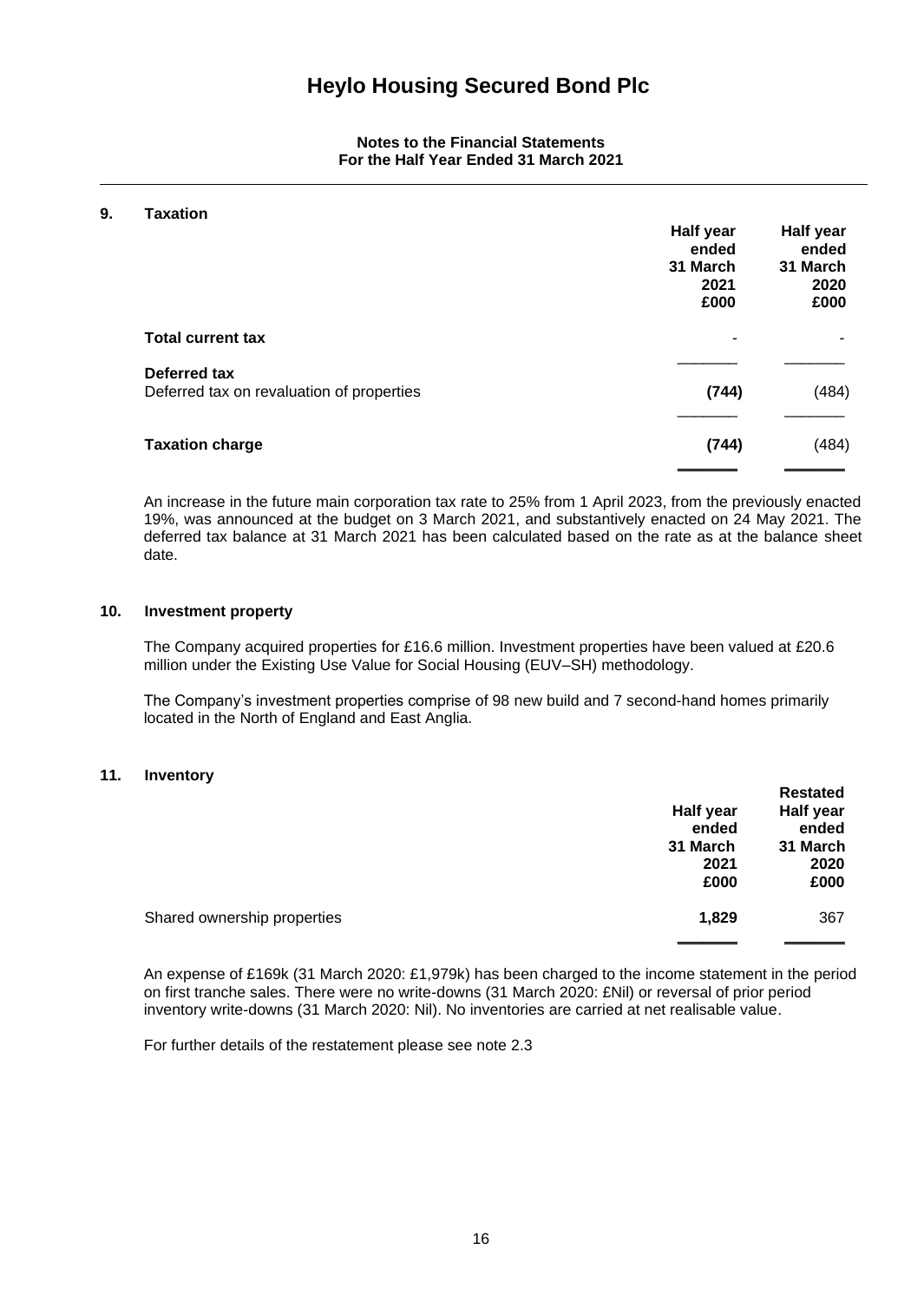# **12. Trade and other receivables Half year Half year ended ended 31 March 31 March 2021 2020 £000 £000** Trade receivables **9** 68 Amounts owed by group undertakings **578**  $\overline{\phantom{0}}$ Other receivables **161** 6 **\_\_\_\_\_\_\_** \_\_\_\_\_\_\_ **748** 74  $\qquad \qquad$

# **13. Financial instruments**

| <b>Financial assets</b>                                                          | Half year<br>ended<br>31 March<br>2021<br>£000 | <b>Restated</b><br>Half year<br>ended<br>31 March<br>2020<br>£000 |
|----------------------------------------------------------------------------------|------------------------------------------------|-------------------------------------------------------------------|
| Financial assets measured at amortised cost                                      | 2,312                                          | 606                                                               |
| <b>Financial liabilities</b><br>Financial liabilities measured at amortised cost | 16,144                                         | 15,442                                                            |

Financial assets that are debt instruments measured at amortised cost comprise cash, trade and other receivables and amounts owed by parent undertakings.

Financial liabilities measured at amortised cost comprise trade and other creditors, accruals and secured bonds. The total interest expense recognised in these financial statements measured at amortised cost is included in Note 8. The secured bonds have a maturity date of 30 September 2028.

For further details of the restatement please see note 2.3**.**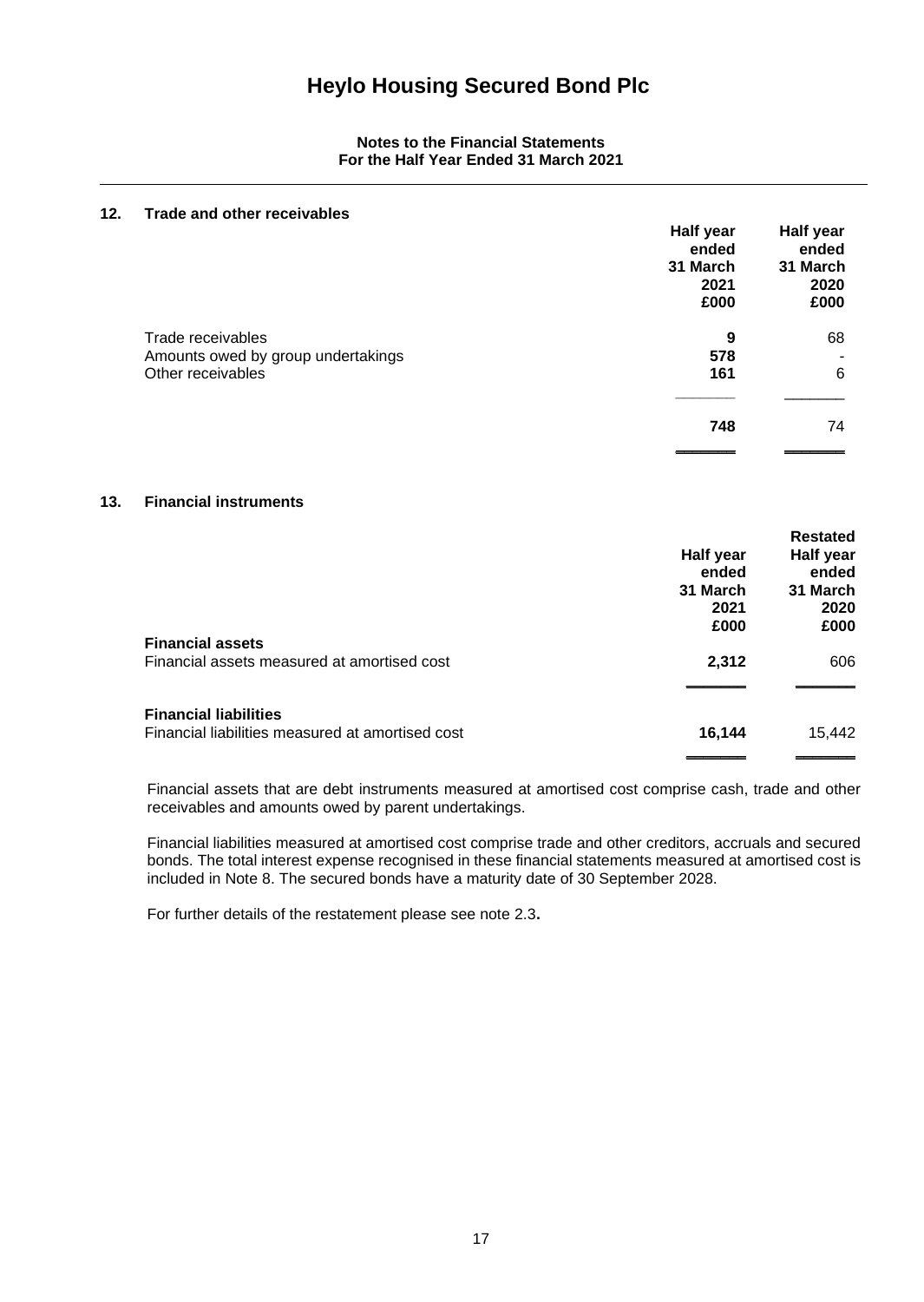| 14. | Trade and other payables           |           |                  |
|-----|------------------------------------|-----------|------------------|
|     |                                    | Half year | <b>Half year</b> |
|     |                                    | ended     | ended            |
|     |                                    | 31 March  | 31 March         |
|     |                                    | 2021      | 2020             |
|     |                                    | £000      | £000             |
|     | Amounts owed to group undertakings | 39        |                  |
|     | Other payables                     | 180       | 40               |
|     | Accruals                           | 40        | 41               |
|     |                                    |           |                  |
|     |                                    | 259       | 81               |
|     |                                    |           |                  |

# **15. Trade and other payables: Amounts falling due after more than one year**

|                                                                            | Half year<br>ended<br>31 March<br>2021<br>£000 | <b>Restated</b><br>Half year<br>ended<br>31 March<br>2020<br>£000 |
|----------------------------------------------------------------------------|------------------------------------------------|-------------------------------------------------------------------|
| Secured 1.625% inflation linked 50-year Sterling Bond<br>Less: issue costs | 16,441<br>(556)                                | 16,072<br>(711)                                                   |
|                                                                            | 15,885                                         | 15,361                                                            |

During the financial period ended 30 September 2019, the Company issued index linked bonds with repayment date of 29 September 2028 (the "Bonds"). The Company sold £15,424,400 of Bonds to investors and retains £4,575,600. The Bonds are listed on the Main Market of the London Stock Exchange and are indexed according to an LPI formula, calculated by reference to RPI with a base index figure from February 2018. The Bonds have asset cover and debt service cover covenants and these were in compliance at 31 March 2021 period end as well as at the time of release of the financial statements for the half year ended 31 March 2021. The Bonds are secured on the properties of the Company.

On each interest payment date (in March and September), the amount of the Bonds increases in accordance with the LPI Index and the 1.625% interest rate is payable on the indexed amount. During the period, increases in accordance with the LPI Index were £323k and the interest payable was £133k, giving a total income expense in the period of £456k, shown as interest costs in the Company's income statement.

As at 31 March 2021, the fair value of the Secured 1.625% inflation linked 10 year Sterling Bond was £16,622k. The fair value has been calculated by reference to its published price quotation on the London Stock Exchange where the bonds were trading at 101.10 pence. The fair value is determined in accordance with Level 1 of the fair value hierarchy outlined in IFRS 13 Fair Value Measurement.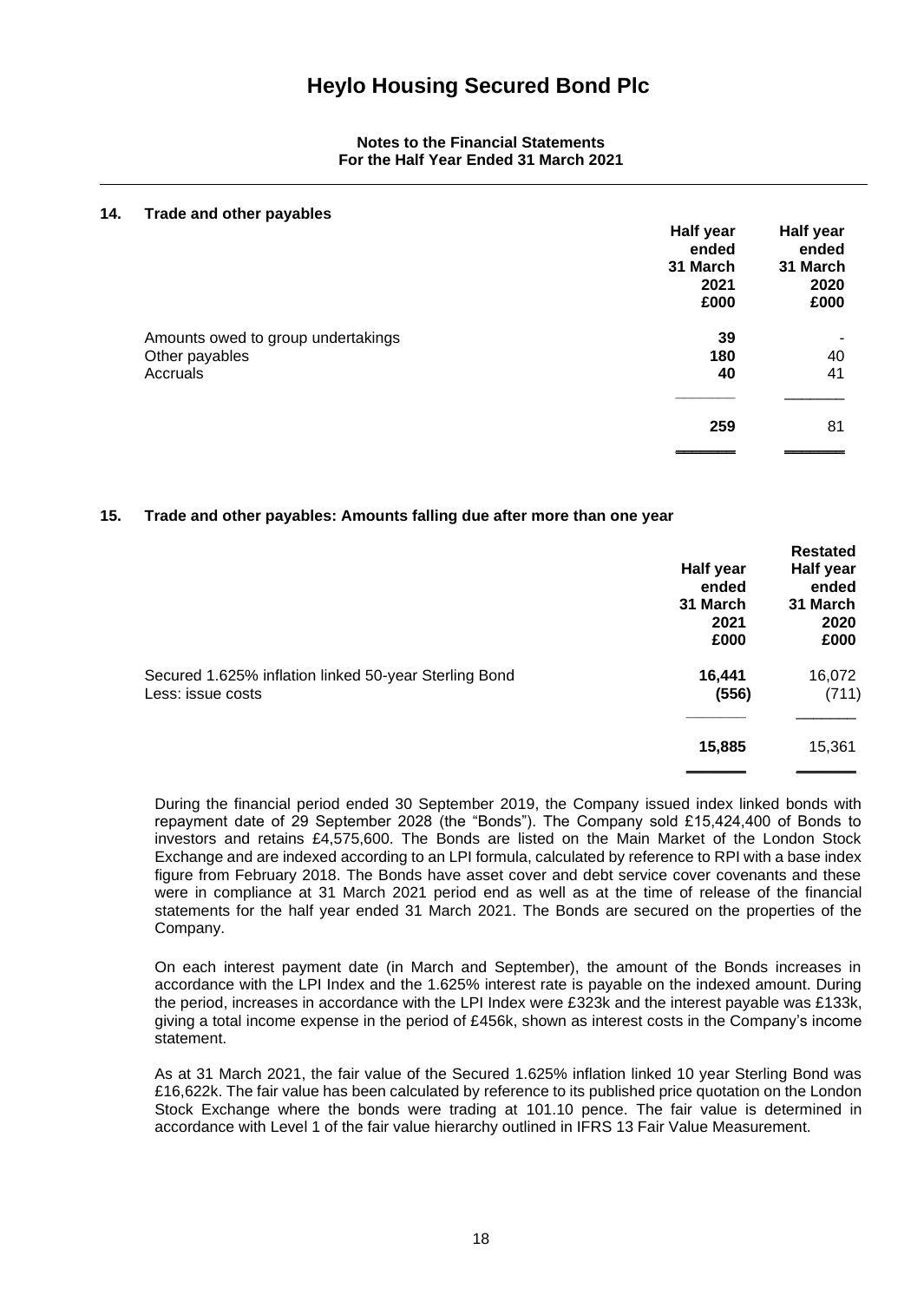#### **16. Deferred taxation**

The provision for deferred taxation is made up as follows:

|               |           | <b>Restated</b>  |
|---------------|-----------|------------------|
|               | Half year | <b>Half year</b> |
|               | ended     | ended            |
|               | 31 March  | 31 March         |
|               | 2021      | 2020             |
|               | £000      | £000             |
| Capital gains | 2,493     | 1,712            |
|               |           |                  |

# **17. Share capital**

|                                                                                                        | Half year<br>ended<br>31 March<br>2021<br>£000 | Half year<br>ended<br>31 March<br>2020<br>£000 |
|--------------------------------------------------------------------------------------------------------|------------------------------------------------|------------------------------------------------|
| Allotted, called up and fully paid shares classified as equity<br>12,500 Ordinary shares of £1.00 each | 13                                             | 13                                             |
| Allotted and called up shares classified as equity<br>37,500 Ordinary shares of £1.00 each             | 37                                             | 37                                             |
|                                                                                                        | 50                                             | 50                                             |

Authorised share capital: 50,000 ordinary shares of £1 each.

The shares have attached to them full voting, dividends and capital distribution rights.